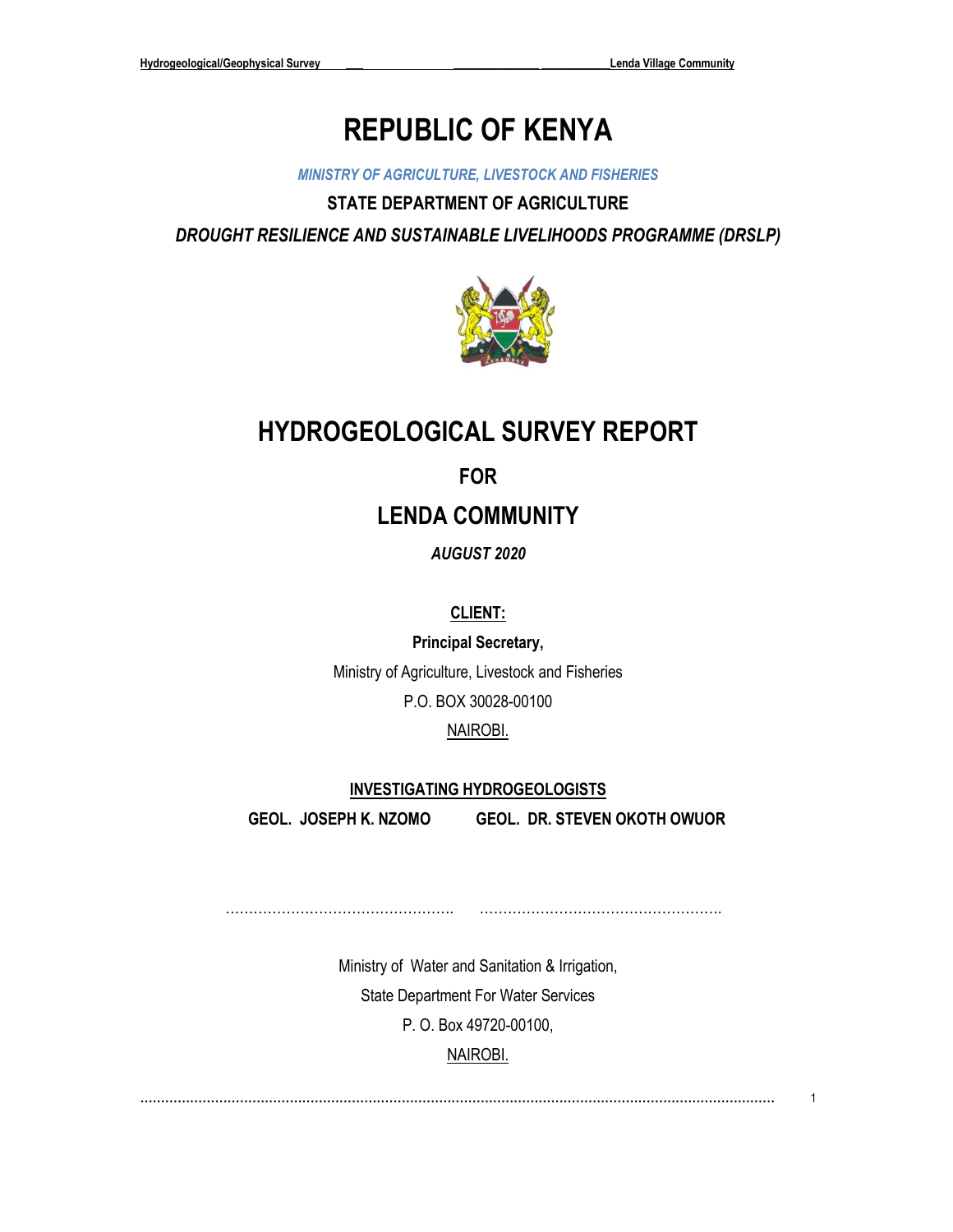### <span id="page-1-0"></span>**SUMMARY**

#### **Introduction**

The proposed Kenya Small Scale Irrigation and Value Addition Project **(SIVAP)** is designed to focus on eleven counties within few arid and mostly semi-arid lands, namely Kitui, Makueni, Machakos, Tana River, Bomet, Meru, TharakaNithi, Nyandarua, Murang'a, Kajiado and Nyeri Counties. These counties have been chosen due to a number of factors, most importantly among them is that the areas receive low to moderate rainfall ranging from a low of 200 mm / year in the most arid areas to 1900 mm / year in the higher potential areas. The broad objective of SIVAP is to contribute to poverty reduction by enhancing agricultural productivity and income, and food security among beneficiaries of these 11 counties. The project has four main components which include: (i) Enhanced Irrigation Infrastructures and Water Resources Development; (ii) Improved Access to Markets and Strengthening Value Chains; (iii) Institutional Strengthening and Capacity Development; and (iv) Project Coordination and Management. The project will be implemented over a period of 6 years (2015- 2021). The project will be executed by the Ministry of Agriculture, Livestock and Fisheries (MoALF). The MoALF is currently the executing agency for twoon-going the Bank-fundedprojects, which is the Small Scale Horticulture Development Project (SHDP) and Multinational: Drought Resilience and Sustainable Livelihoods Project (DRSLP)-Kenya.

The Small-scale Irrigation and Value Addition Project (SIVAP) focuses on improving high value crop production through construction/rehabilitation of twelve (12) irrigation schemes (3,205 ha)in the eleven counties. In addition to improved irrigation infrastructure, the project will also focus on improved access to markets, enhance agro-processing, storage and post-harvest handling technologies, nutrition and institutional and human capacity building. The project contributes to the achievement of the core Sustainable Development Goal (SDG) objectives of poverty alleviation and sustainable development, reduced undernourishments and promoting gender equality and empowerment of women through their involvement in project activities. The direct and indirect beneficiaries include 104,000 farming households, (54,000 are direct beneficiaries while over 50,000 are indirect beneficiaries) making a total of 520,000 persons – of which 58% are women and youths in eleven counties of the country.

Tana River County has recently experienced unprecedented floods occasioned by higher than normal rains leading to disruption of people's livelihoods, loss of lives, infrastructure destruction and interruption of economic activities. The County's livelihood is largely drawn from farming on the River Tana flood plain. Frequent flooding has led to loss of crops. The SIVAP programme, plans establish borehole water supply for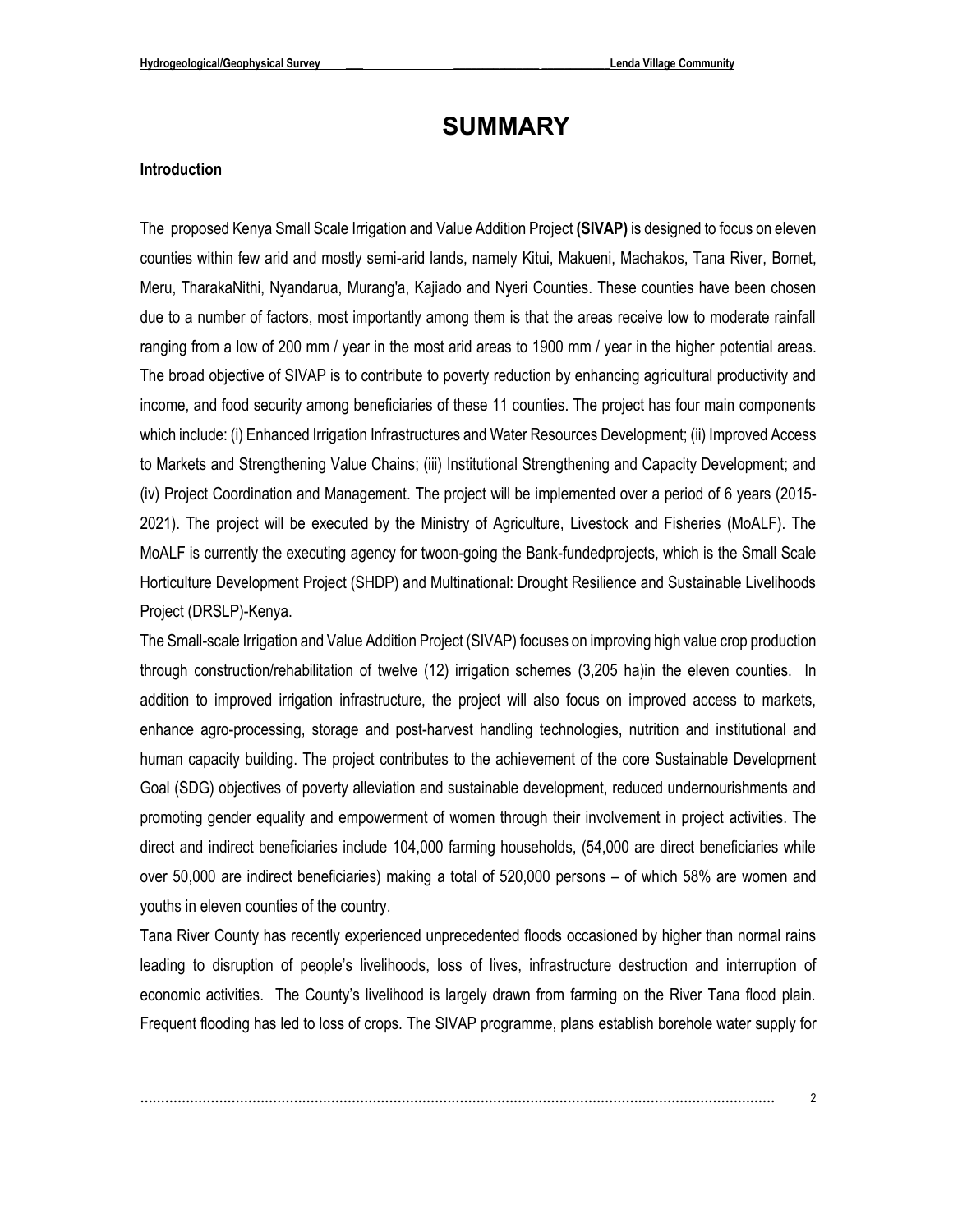micro- irrigation purposes away from the flood zones and hence mitigate crop loss and improve the coping capacity of the river-line communities.

**SIVAP** through **MoALF** requested for technical support from the Ministry of Water, Sanitation and Irrigation **(MoW&S&I)** to carry out groundwater resources, geophysical and hydrogeological study of **12 No** proposed boreholes to serve various targeted communities (Villages) in **Tana River County**.

This report describes the results of borehole geophysical/hydrogeological investigations carried out for the proposed borehole supply for **Lenda Village Community.** The proposed borehole water source will be used for micro-irrigation purposes.

#### **Objective of study**

The objective of the present study was to assess the availability of groundwater, to recommend a borehole drilling site and comment on aspects of depth to potential aquifers, aquifer availability and type, possible yields and water quality. For this purpose all available hydrogeological information of the area was analyzed, and a hydrogeological/geophysical survey done through:-

- Detailed desk study in which the available relevant geological and hydrogeological data was collected, analyzed, collated and evaluated within the context of the Client's requirements.
- Execution of hydrogeological, geophysical field investigations
- Making useful deductions and conclusions after synthesizing all the collected information.

#### **Site Location**

The investigated site is located *in Lenda Village, Lenda Sub-Location, Lenda Location, Galole Division, Tana River Sub-County, Tana River County.* It is defined by coordinates **617573 E***, 9825218 S* at an elevation of *57 m a.m.s.l* (taken with a GPS).The investigated site is covered by topographic sheet Galole, **No. SA-37-7(1:250,000).**

#### **Climate**

The climate is semi-arid with **400-600 mm** of rainfall per annum. The rainfall follows a bimodal pattern with long rains occurring between March and April and short rains between October and December.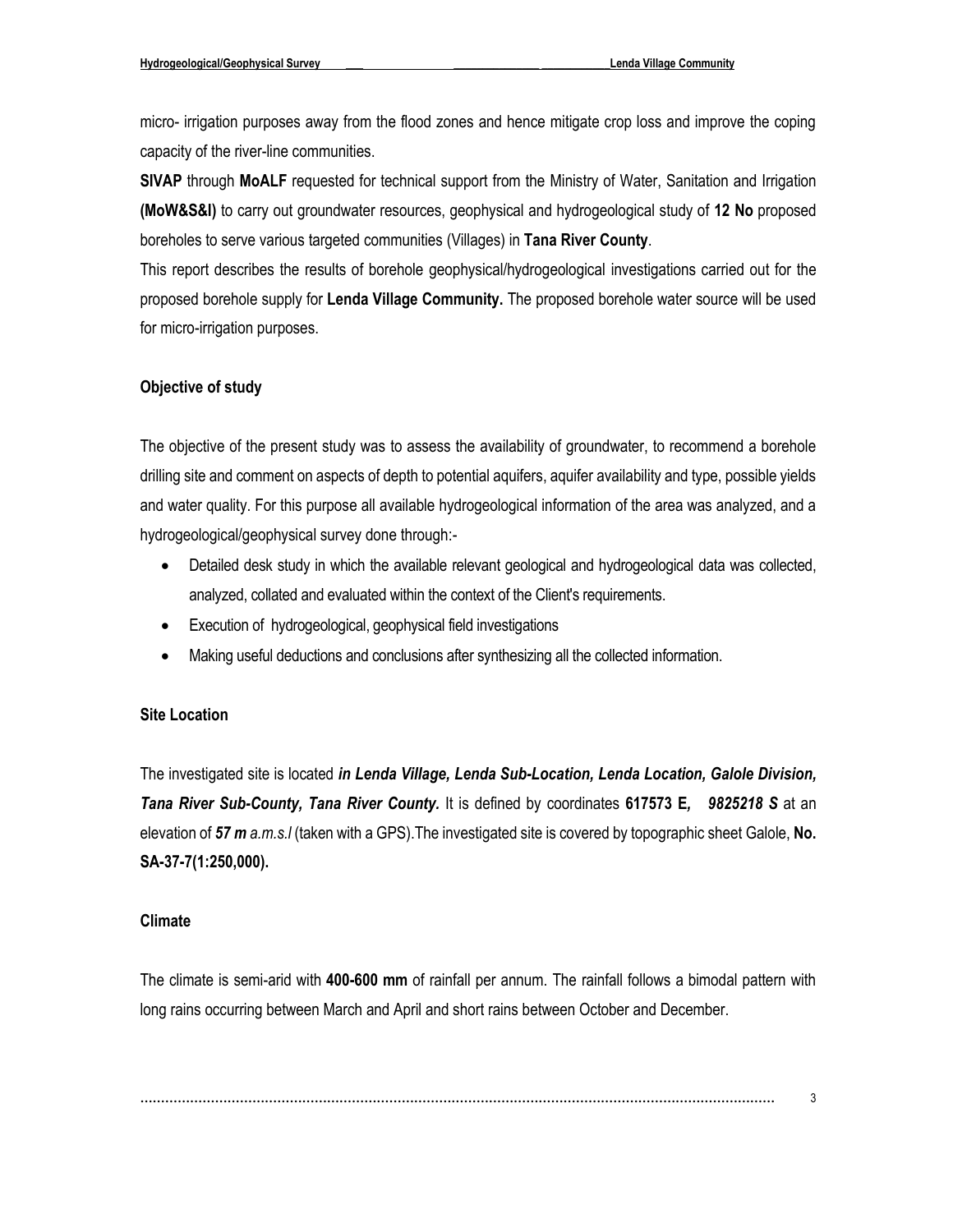#### **Water Demand**

The community requires a borehole water source for irrigation of a 40 acre parcel of land and domestic use. The irrigation needs and design will be reckoned on the basis of the factors and processes controlling movement and storage of water in the soil.

On the basis of the yield of existing wells, an average conservative supply of **20m<sup>3</sup> /hr** is feasible with a large diameter well constructed in compliance with the Ministry of Water and Irrigation standards. Assuming a **10 hour** pumping period**, 200,000 liters** is available per day, a sufficient for the intended irrigation demand.

#### **Geology, Soil Cover**

The predominant geological deposits of the project area are the sands of the Quaternary era, ranging from Pleistocene to Recent. There are also some isolated pockets of fossil ferrous limestone of the Miocene age. The soil in cover in the project has been heavily influenced by the Tana River with the local geology of the investigated site comprising of alluvial sediments within the alluvial flat of the Tana, plio-pleistocene sandy sediments and calcareous crustal sediments away from the flood plain. The soil is mostly sandy silt with some areas containing clay and gravel.

#### **Hydrogeology**

Aquifers are expected within alluvial sediments of the Tana channel. Aquifer recharge if deduced to occur direct infiltration of from the river.

#### **Water Quality**

The water quality is expected to be good for irrigation purposes.

#### **Conclusions and Recommendations**

The conclusions and recommendations below are based on deductions made on the basis of all available geological, hydrogeological, hydrological and geophysical field data.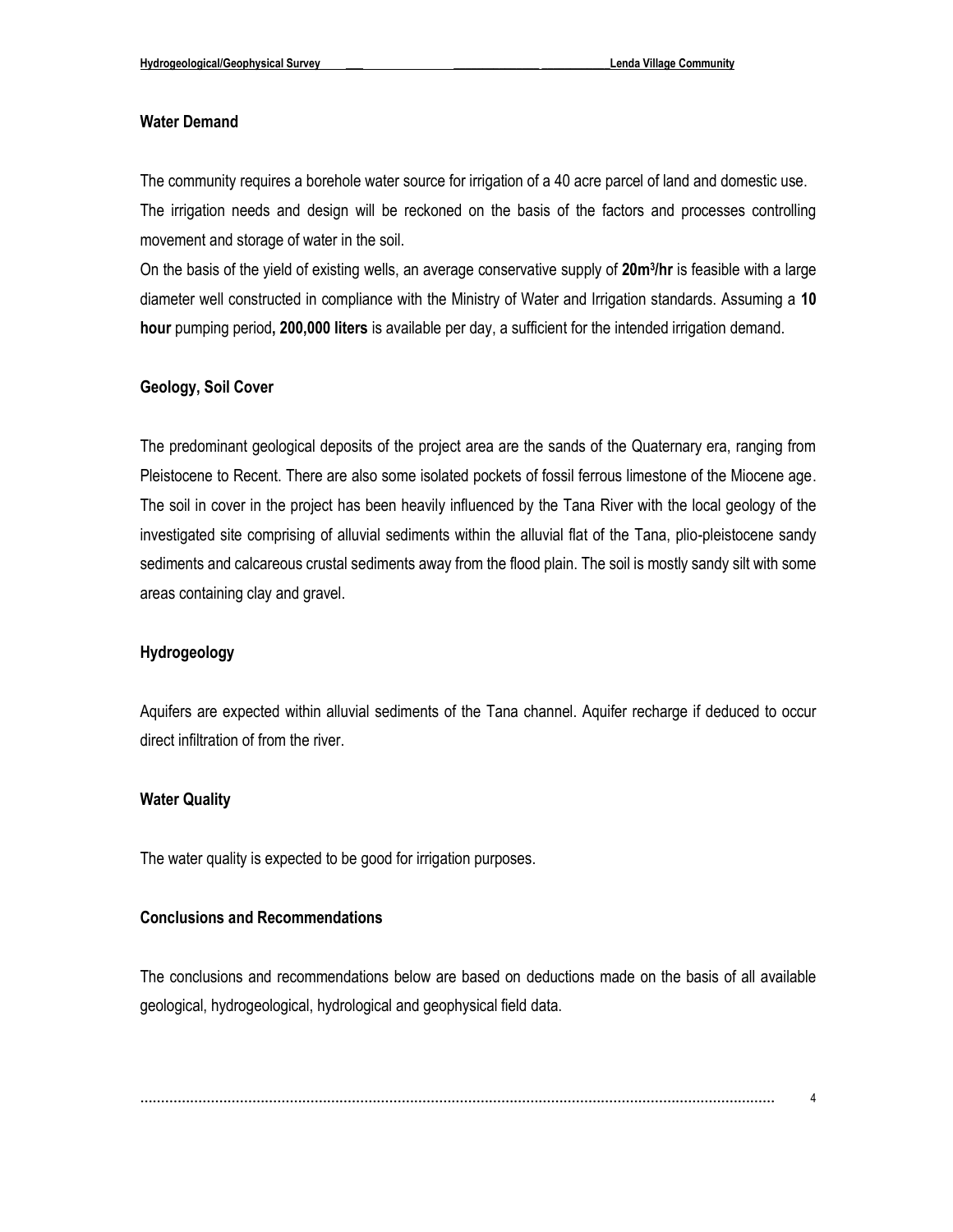#### **Conclusions**

- The investigated site is located on alluvial sediments of the Tana channel
- In the sub-surface, aquifers are formed by combinations of sands, sandy silts with clay horizons.
- Recharge is deduced to occur through direct infiltration from the Tana waters
- There is sufficient groundwater to irrigate 40 acres
- It is also concluded that the alluvial aquifer has adequate and sustainable recharge and the abstraction will have an insignificant impact on the downstream users.
- Due to direct recharge of the alluvial aquifer, water quality is expected to be good for irrigation.

#### **Recommendations**

- Drilling is recommended to a maximum depth of depth of **80 m.** A large diameter well of **say 317.5 mm (12.5 Inches)** is recommended.
- Water quality analysis is mandatory before the water is put to irrigation use. Electrical conductivity must not exceed 250 micro-siemens per cm at 250C; Sodium absorption rate (SAR) should be in the range of 0-10. Quality values outside the above limits may require crop selection.
- Recommendations on drilling and construction are found in the appendix section of this report.
- Before drilling commences, an *Authorization to Drill and the necessary permits* must be obtained from *WRA, Tana Catchment Area***.**
- Quality guidelines for irrigation water are also included in this report
- The proposed site is known to Mr. Aden Swaleh **Tel. No. 0719442871**.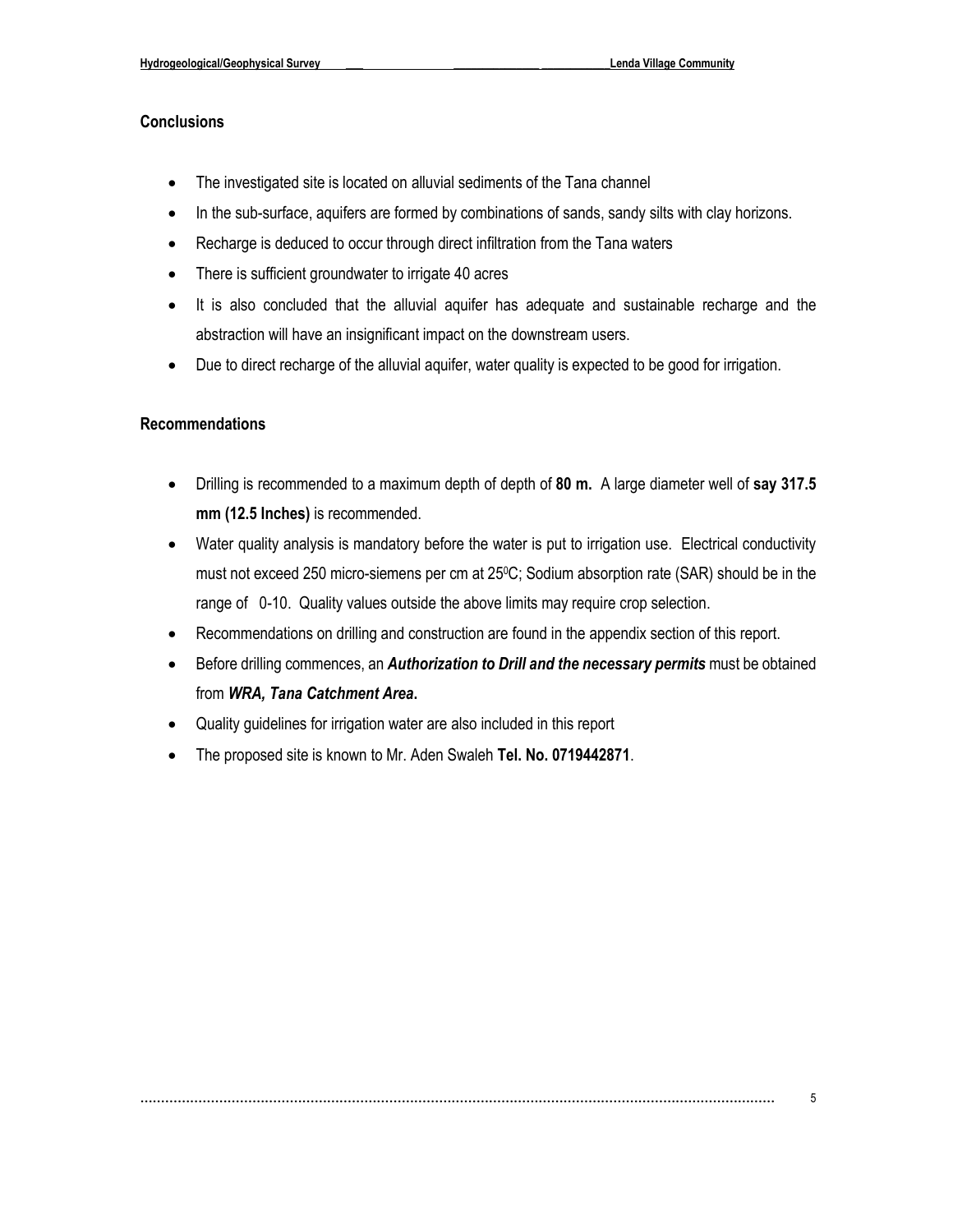### **Table of Contents**  $\frac{1}{2} \sum_{i=1}^{n} \sum_{j=1}^{n} \sum_{j=1}^{n} \sum_{j=1}^{n} \sum_{j=1}^{n} \sum_{j=1}^{n} \sum_{j=1}^{n} \sum_{j=1}^{n} \sum_{j=1}^{n} \sum_{j=1}^{n} \sum_{j=1}^{n} \sum_{j=1}^{n} \sum_{j=1}^{n} \sum_{j=1}^{n} \sum_{j=1}^{n} \sum_{j=1}^{n} \sum_{j=1}^{n} \sum_{j=1}^{n} \sum_{j=1}^{n} \sum_{j=1}^{n} \sum_{j=1}^{n} \sum_{$

| $1_{\cdot}$ |  |
|-------------|--|
| 1.1         |  |
| 1.2         |  |
|             |  |
|             |  |
|             |  |
|             |  |
|             |  |
|             |  |
|             |  |
| 2.7         |  |
|             |  |
|             |  |
|             |  |
|             |  |
|             |  |
|             |  |
|             |  |
|             |  |
|             |  |
| 7.3         |  |
|             |  |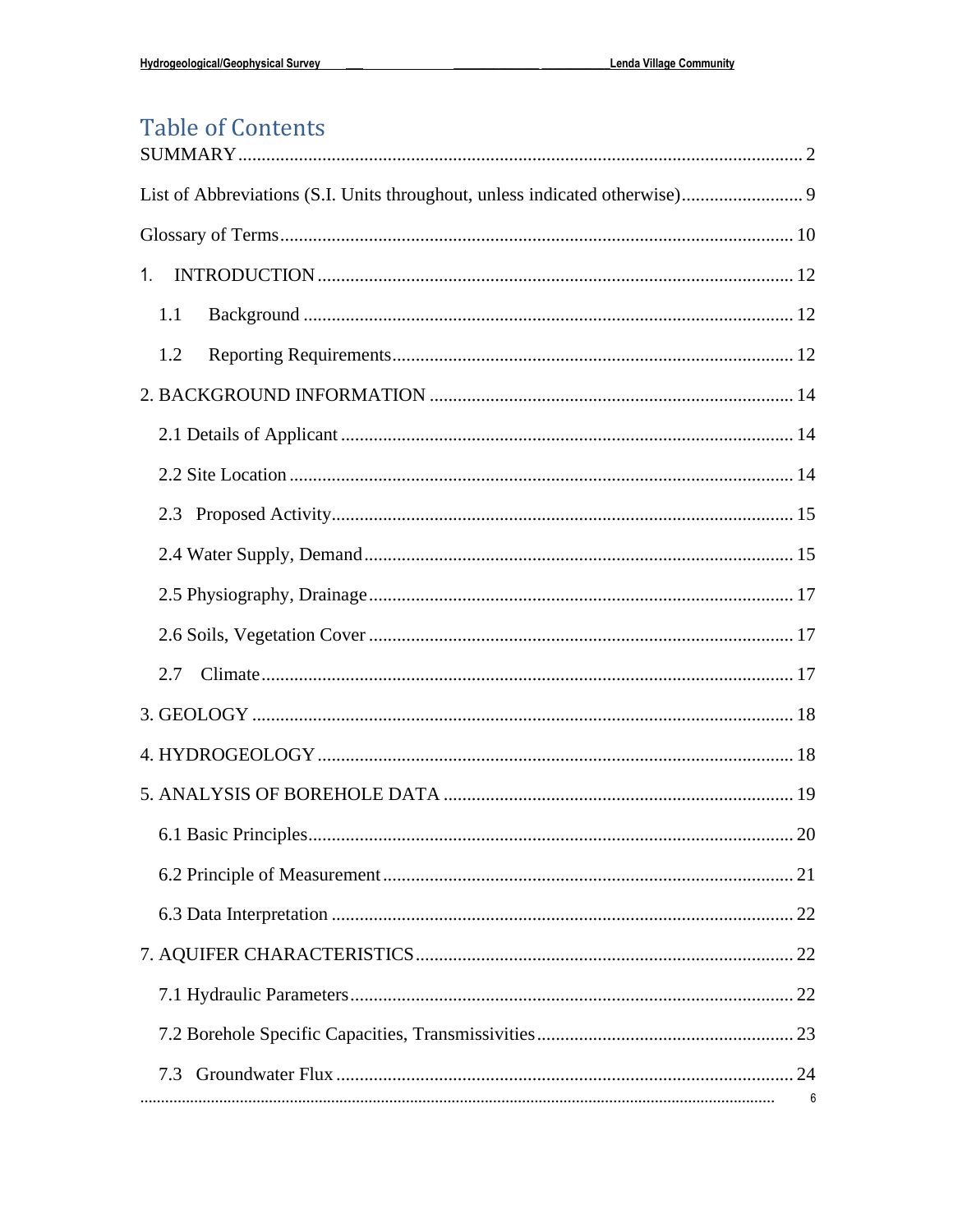| 8.2 GUIDELINES FOR WATER QUALITY FOR DOMESTIC USE  26 |  |
|-------------------------------------------------------|--|
|                                                       |  |
|                                                       |  |
|                                                       |  |
|                                                       |  |
|                                                       |  |
|                                                       |  |
|                                                       |  |
|                                                       |  |
|                                                       |  |
|                                                       |  |

### **List of Figures**

| Fig-1 | Sketch Map Showing The Location of the Project Area |     |
|-------|-----------------------------------------------------|-----|
| Fig-2 | Groundwater Occurrence in Hard Rock                 | 14  |
| Fig-3 | Geo-electric Models for VES-1                       | 22. |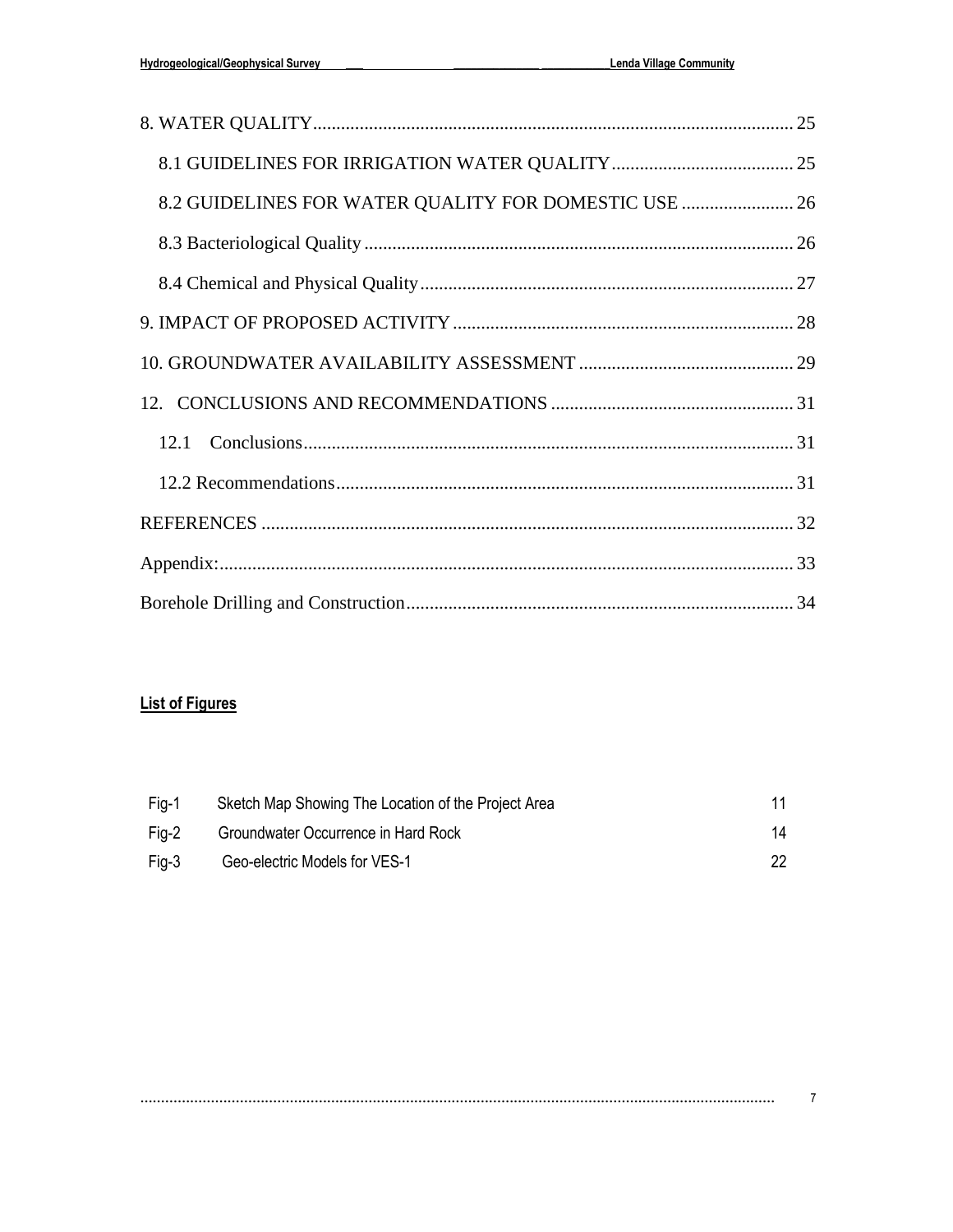### **List of Tables**

| Table-1  | Water Demand                                              | 12 |
|----------|-----------------------------------------------------------|----|
| Table-2  | <b>Aguifer Parameters</b>                                 | 17 |
| Table -3 | Guidelines for Irrigation Water Quality                   | 19 |
| Table-4  | Bacteriological Guideline Values for Drinking Water       | 19 |
| Table-5  | Chemical and Physical Guideline Values for Drinking Water | 19 |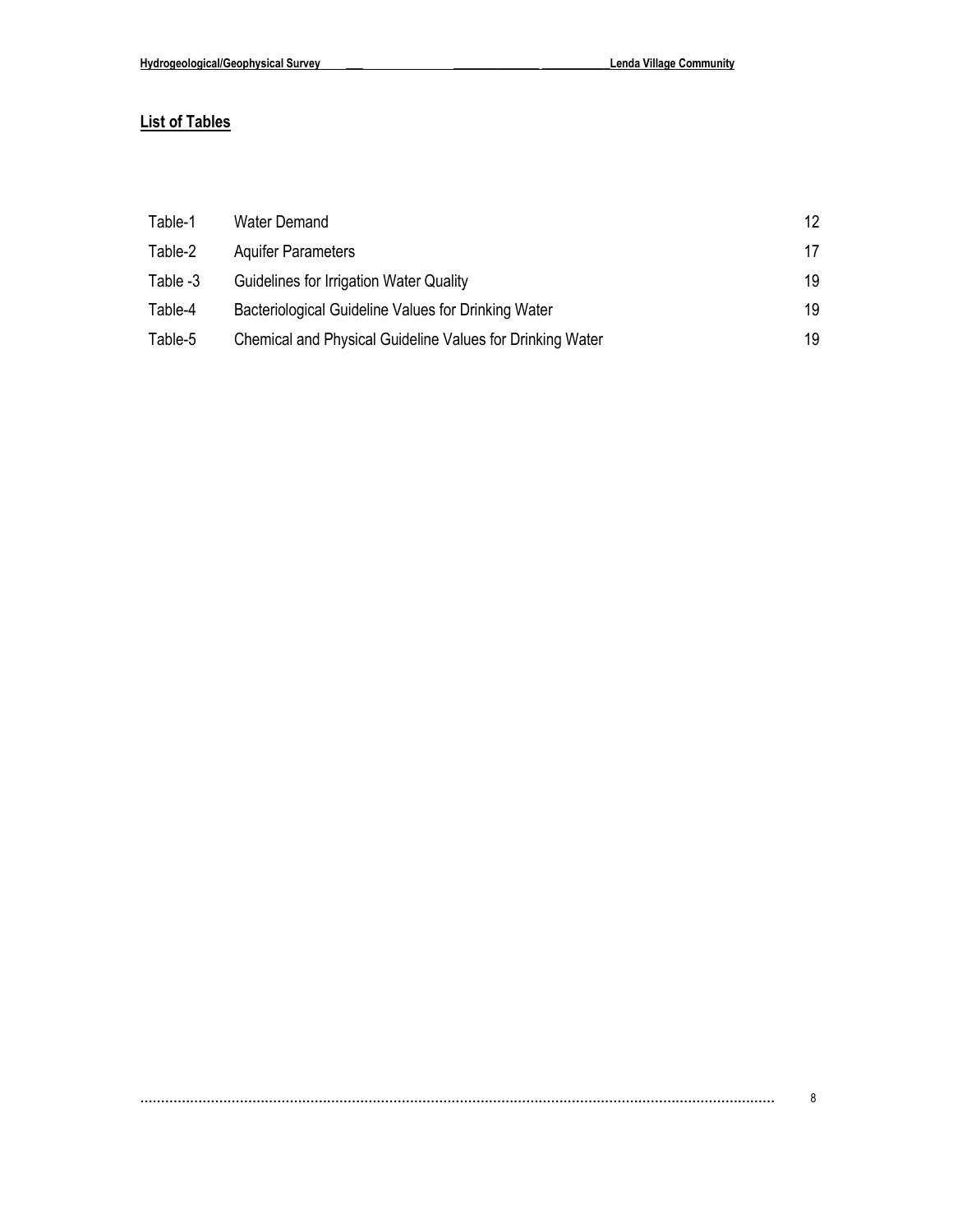# <span id="page-8-0"></span>**List of Abbreviations (S.I. Units throughout, unless indicated otherwise)**

| agl          | above ground level                                             |
|--------------|----------------------------------------------------------------|
| amsl         | above mean sea level                                           |
| bgl          | below ground level                                             |
| d            | day                                                            |
| E            | East                                                           |
| EC           | electrical conductivity (µS/cm)                                |
| <b>GPS</b>   | <b>Global Positioning System</b>                               |
| Hr           | hour                                                           |
| Κ            | hydraulic conductivity (m/day)                                 |
| I            | litre                                                          |
| m            | metre                                                          |
| Ν            | North                                                          |
| <b>PWL</b>   | pumped water level                                             |
| Q            | discharge (m3/hr)                                              |
| S            | South                                                          |
| sec          | second                                                         |
| <b>VES</b>   | <b>Vertical Electrical Sounding</b>                            |
| <b>HEP</b>   | <b>Horizontal Electrical Profiling</b>                         |
| W            | West                                                           |
| WSL          | water struck level                                             |
| $\mu$ S/cm   | Micro-Siemens Per Centimeter: Unit For Electrical conductivity |
| °C           | degrees Celsius: Unit for temperature                          |
| $\Omega$ m   | Ohm-m: Unit for apparent resistivity                           |
| ρa           | Apparent resistivity                                           |
| $\mathbf{u}$ | Inch                                                           |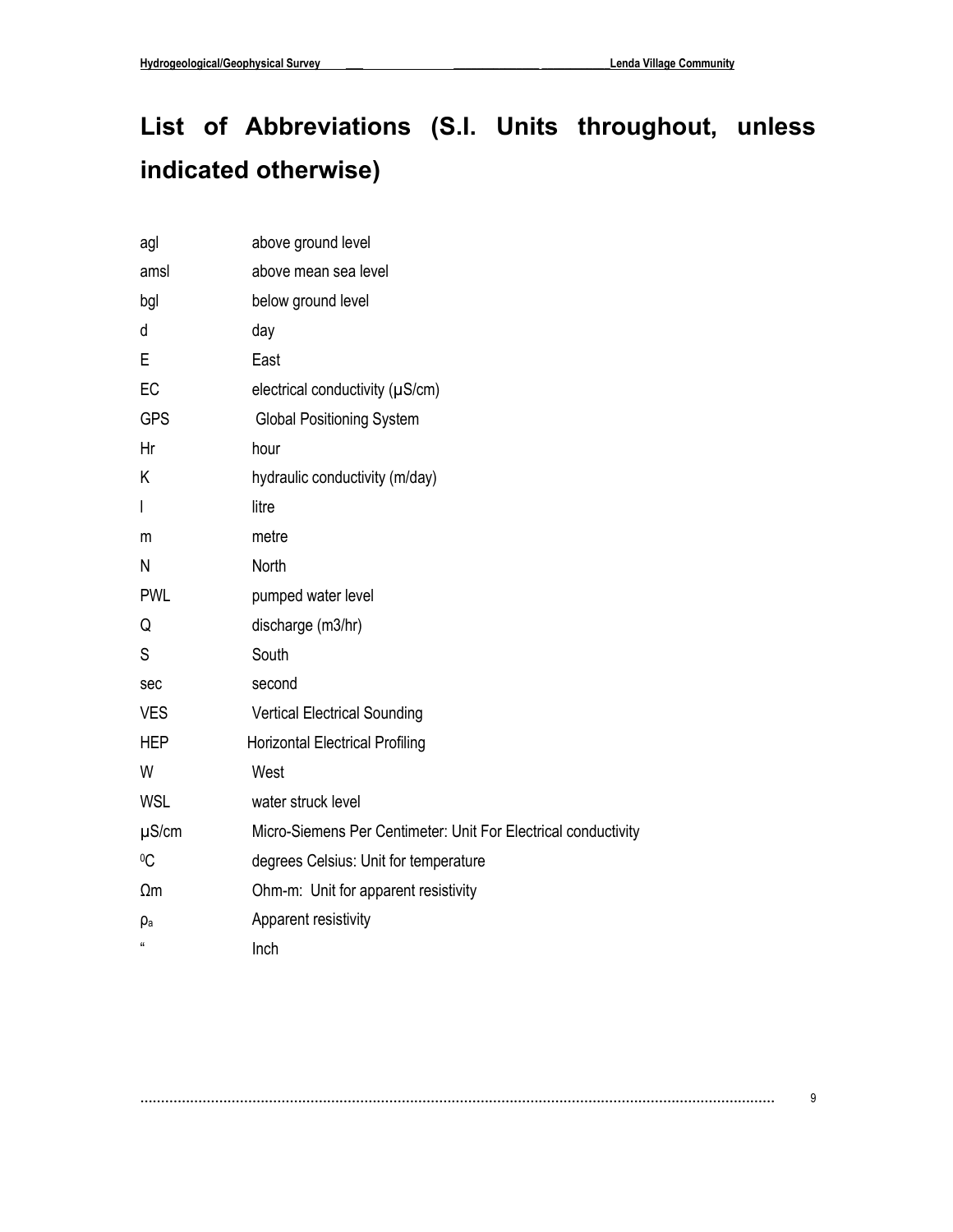# <span id="page-9-0"></span>**Glossary of Terms**

| <b>Alluvium</b>         | General term for detrital material deposited by flowing water                                    |
|-------------------------|--------------------------------------------------------------------------------------------------|
| <b>Aquifer</b>          | A geological formation or structure, which stores and transmits water and which is able to       |
|                         | supply water to wells, boreholes or springs.                                                     |
| <b>Conductivity</b>     | Transmissivity per unit length (m/day).                                                          |
| <b>Confined aquifer</b> | A formation in which the groundwater is isolated from the atmosphere by impermeable              |
|                         | geologic formations. Confined water is generally at greater pressure than atmospheric, and       |
|                         | will therefore rise above the struck level in a borehole.                                        |
| <b>Denudation</b>       | Surface erosion.                                                                                 |
| Evapo-transpiration     | Loss of water from a land area through transpiration from plants and evaporation from the        |
|                         | surface                                                                                          |
| <b>Fault</b>            | A larger fracture surface along which appreciable displacement has taken place.                  |
| <b>Fluvial</b>          | General term for detrital material deposited within a river environment and usually graded.      |
| Granitization           | The process by which solid rocks are converted into rocks of granitic character without melting  |
|                         | into a magmatic stage.                                                                           |
| <b>Gneiss</b>           | Irregularly banded rock, with predominant quartz and feldspar over micaceous minerals. A         |
|                         | product of regional metamorphism, especially of the higher grade.                                |
| <b>Gradient</b>         | The rate of change in total head per unit of distance, which causes flow in the direction of the |
|                         | lowest head.                                                                                     |
| Heterogeneous           | Not uniform in structure or composition throughout.                                              |
| <b>Hydraulic head</b>   | Energy contained in a water mass, produced by elevation, pressure of velocity.                   |
| Hydrogeological         | Those factors that deal with subsurface waters and related geological aspects of surface         |
|                         | waters.                                                                                          |
| Infiltration            | Process of water entering the soil through the ground surface                                    |
| Joint                   | Fractures along which no significant displacement has taken place                                |
| <b>Migmatite</b>        | Rocks in which the granitic component (granite, aplite, pegmatite etc) is intimately mixed with  |
|                         | a metamorphic component (schist or gneiss).                                                      |
| Percolation             | Process of water seeping through the unsaturated zone, generally from a surface source to        |
|                         | the saturated zone.                                                                              |
| <b>Perched aquifer</b>  | Unconfined groundwater separated from an underlying main aquifer by an unsaturated zone.         |
|                         | Downward percolation hindered by an impermeable layer.                                           |
| <b>Permeability</b>     | The capacity of a porous medium for transmitting fluid.                                          |
|                         | 10                                                                                               |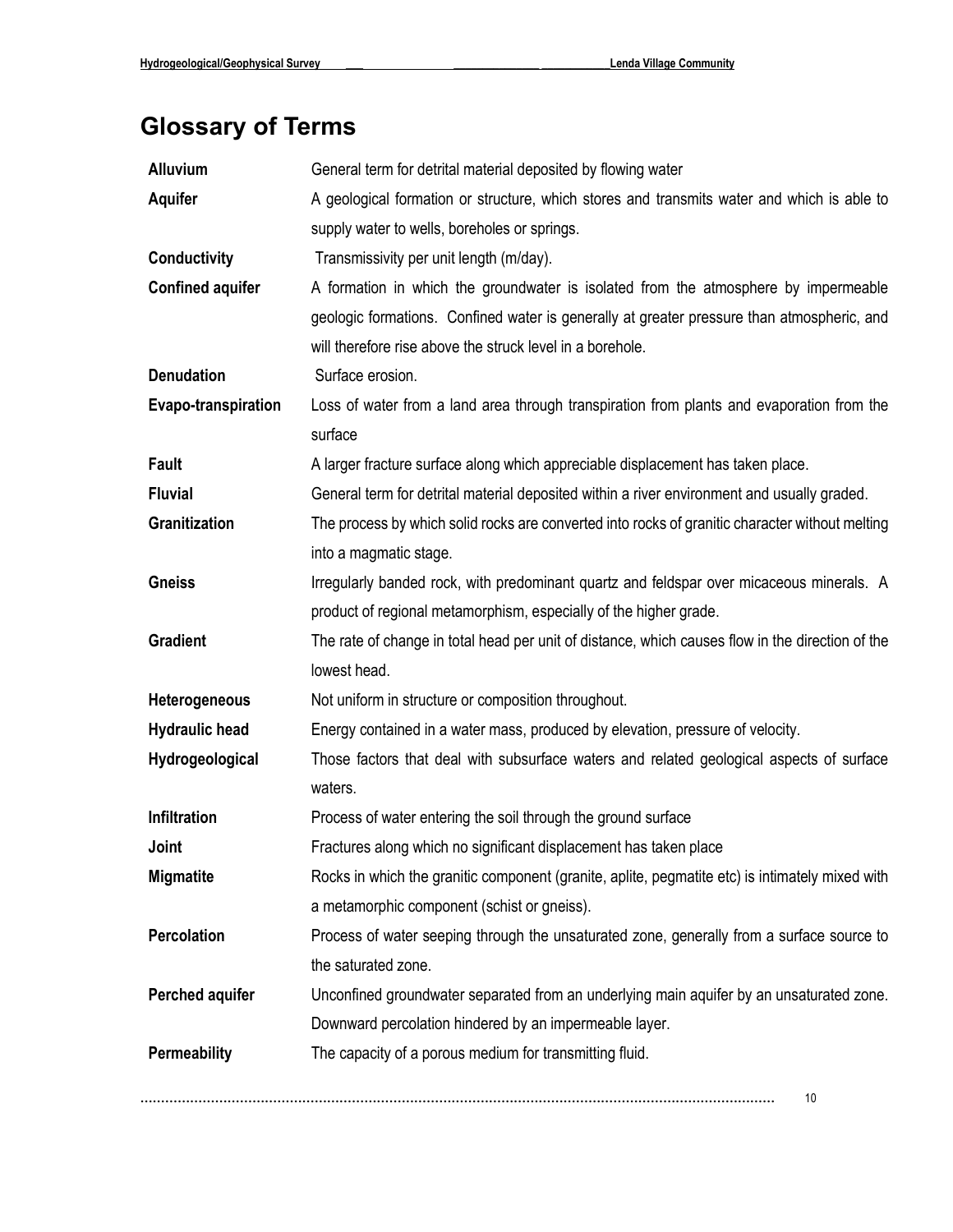| <b>Piezzometric level</b> | An imaginary water table, representing the total head in a confined aquifer, and is defined by  |
|---------------------------|-------------------------------------------------------------------------------------------------|
|                           | the level to which water would rise in a well.                                                  |
| <b>Porosity</b>           | the portion of bulk volume in a rock or sediment that is occupied by openings, whether isolated |
|                           | or connected.                                                                                   |
| <b>Pumping test</b>       | A test that is conducted to determine aquifer and/or well characteristics.                      |
| Recharge                  | General term applied to the passage of water from surface or subsurface sources (e.g. rivers,   |
|                           | rainfall, lateral groundwater flow) to the aquifer zones.                                       |
| <b>Regolith</b>           | General term for the layer of weathered, fragmented and unconsolidated rock material that       |
|                           | overlies the fresh bedrock.                                                                     |
| <b>Specific capacity</b>  | The rate of discharge from a well per unit drawdown.                                            |
| <b>Static water level</b> | The level of water in a well that is not being affected by pumping. (Also known as "rest water  |
|                           | level")                                                                                         |
| <b>Transmissivity</b>     | A measure for the capacity of an aquifer to conduct water through its saturated thickness       |
|                           | $(m2/day)$ .                                                                                    |
| <b>Unconfined</b>         | Referring to an aquifer situation whereby the water table is exposed to the atmosphere through  |
|                           | openings in the overlying materials (as opposed to > confined conditions).                      |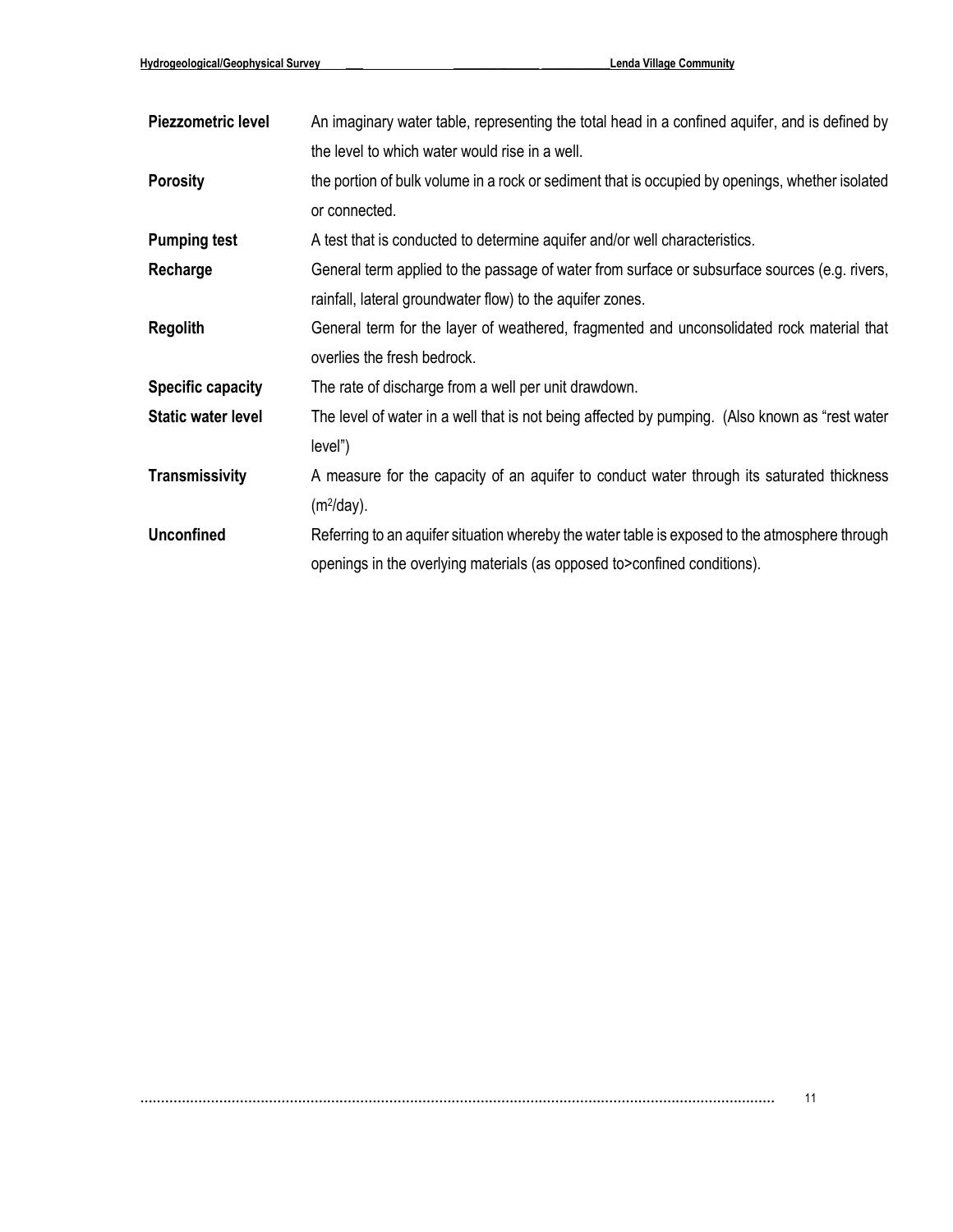## <span id="page-11-0"></span>**1. INTRODUCTION**

### <span id="page-11-1"></span>**1.1 Background**

The objective of the present study is to assess the availability of groundwater, to recommend a borehole drilling site and comment on aspects of depth to potential aquifers, aquifer availability and type, possible yields and water quality. For this purpose all available hydrogeological information of the area has been analyzed, and a geophysical survey done.

The investigations involved hydrogeological, geophysical field investigations and a detailed desk study in which the available relevant geological and hydrogeological data were collected, analyzed, collated and evaluated within the context of the Client's requirements. The data sources consulted were mainly in four categories:

- a) Published Master Plans.
- b) Geological and Hydrogeological Reports and Maps.
- c) Ministry of Water and Irrigation Borehole Completion records.
- d) Technical reports of the area by various organizations and consultants

### <span id="page-11-2"></span>**1.2 Reporting Requirements**

The format of writing the Hydrogeological Investigations Report, as described out in the Second Schedule of the Water Resources Management Rules, 2007. Such a report must consider the following (verbatim): -

- 1. Name and details of applicant
- 2. Location and description of proposed Activity
- 3. Details of climate

.

- 4. Details of geology and hydrogeology
- 5. Details of neighbouring boreholes, including location, distance from proposed borehole or boreholes, number and construction details, age, current status and use, current abstraction and use.
- 6. Description and details (including raw and processed data) of prospecting methods adopted, e.g. remote sensing, geophysics, geological and or hydrogeological cross sections. Hydrogeological characteristics and analysis, to include but not necessarily be limited to, the following: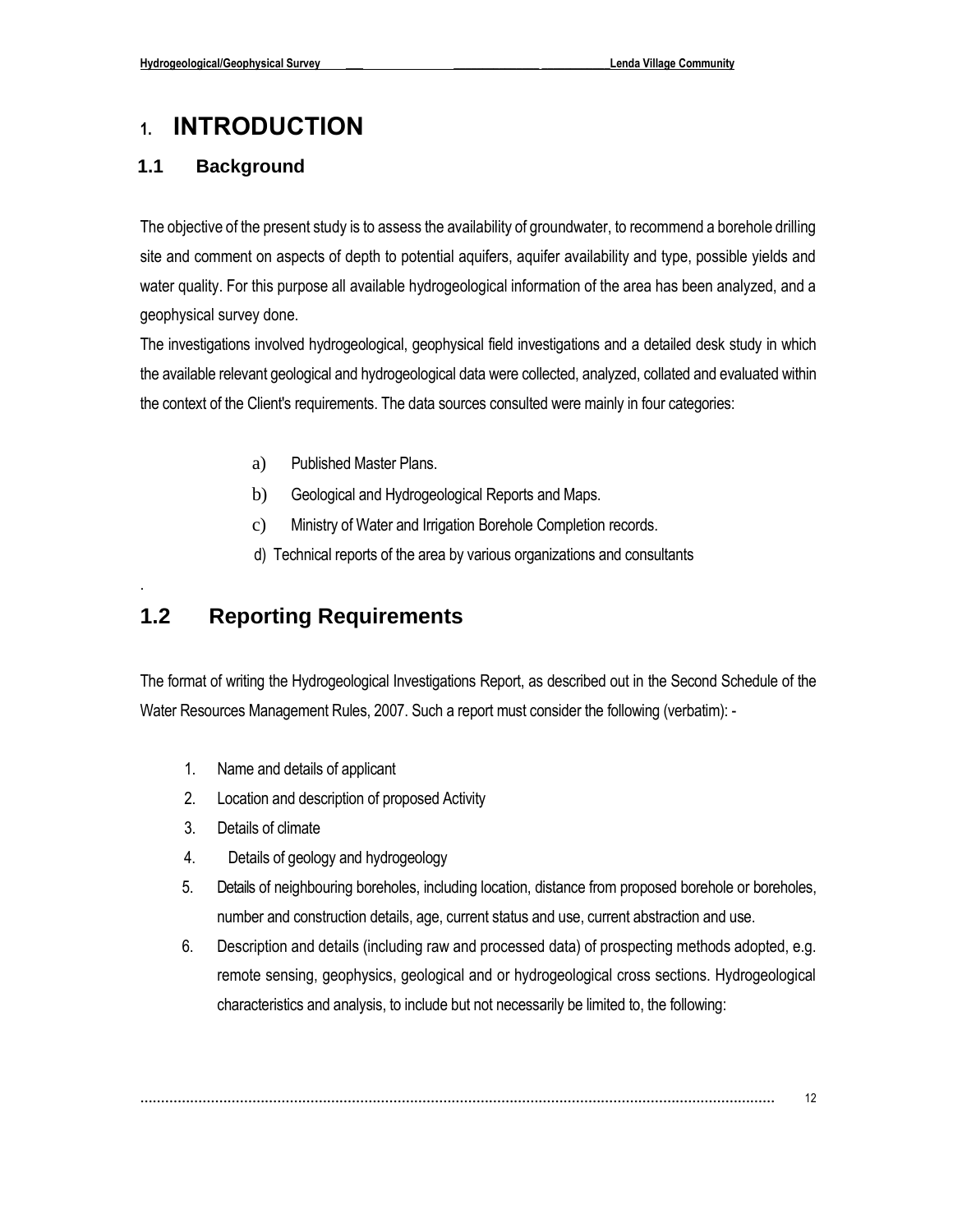- a. Aquifer transmissivity
- b. Borehole specific capacities
- c. Storage coefficient and or specific yield
- d. Hydraulic conductivity
- e. Groundwater flux
- f. Estimated mean annual recharge, and sensitivity to external factors
- 7. Assessment of water quality and potential infringement of National standards
- 8. Assessment of availability of groundwater
- 9. Analysis of the reserve
- 10. Impact of proposed activity on aquifer, water quality, other abstractors, including likelihood of coalescing cones of depression and implications for other groundwater users in any potentially impacted areas
- 11. Recommendations for borehole development, to include but not limited to, the following:
	- a. Locations of recommended borehole(s) expressed as a coordinate(s) and indicated on a sketch map
	- b. Recommendations regarding borehole or well density and minimum spacing in the project area
	- c. Recommended depth and maximum diameter
	- d. Recommended construction characteristics, e.g. wire-wound screen, grouting depth
	- e. Anticipated yield
- 12. Any other relevant information (e.g. need to monitor neighbouring boreholes during tests).

This report is written so as to cover each of the above, insofar as data limitations allow. The report also includes maps, diagrams, tables and appendices as appropriate.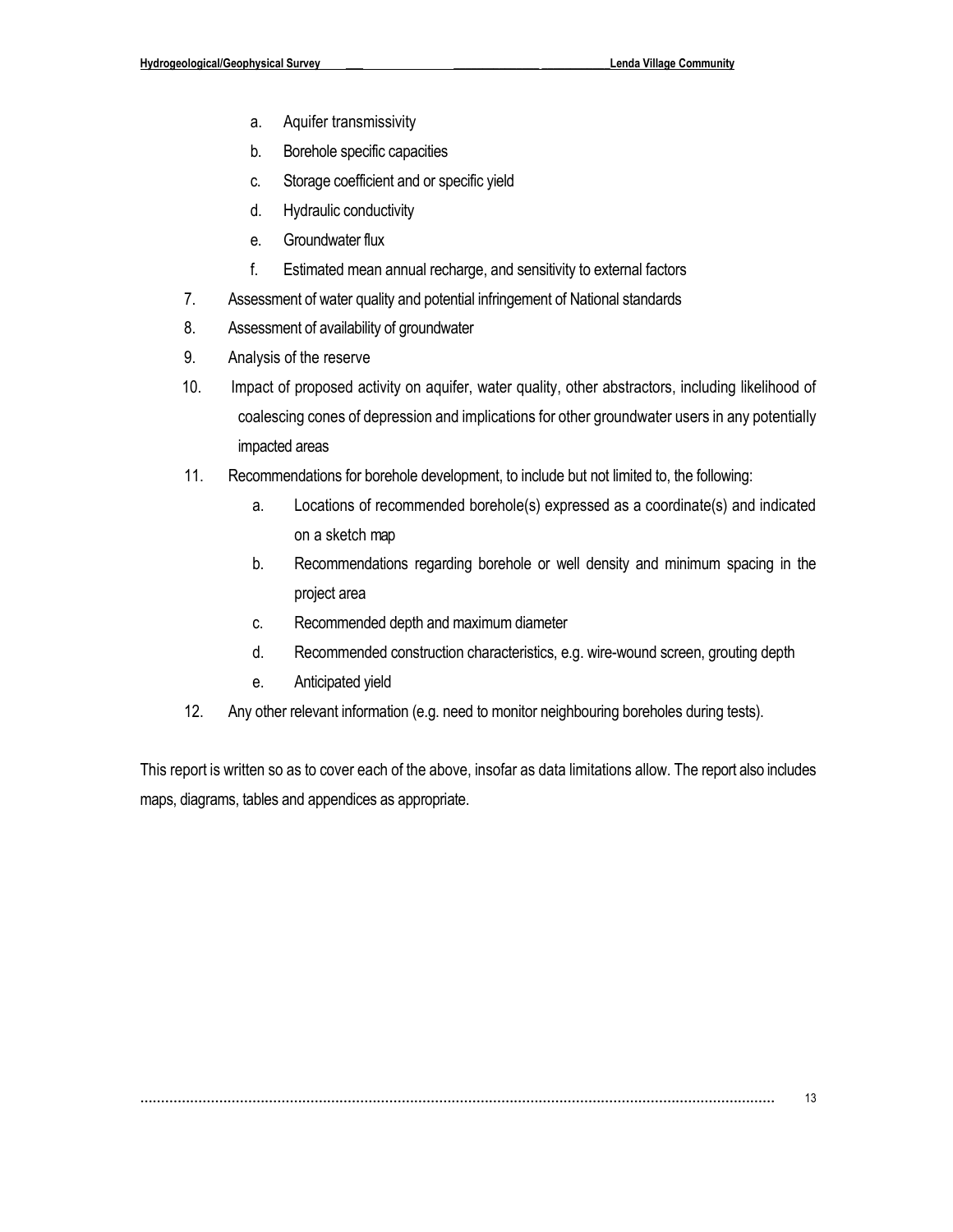## <span id="page-13-0"></span>2. **BACKGROUND INFORMATION**

### <span id="page-13-1"></span>**2.1 Details of Applicant**

**SIVAP** through **MoALF– Tana River County** commissioned hydrogeologists from the Ministry of Water, Sanitation & Irrigation to carry out a hydrogeological and geophysical survey for **Lenda Village Community.**  The contact details of the Client are: - *Ministry of Agriculture, Livestock and Fisheries, (DRSLP), P.O. BOX 30028-00100, NAIROBI.* The Contact Person for **SIVAP** is the Project Coordinator, based at **Hill Plaza, P.O Box 30028-00100, Nairobi.** This hydrogeological survey report describes the results of the survey. The community largely practices commercial and subsistence farming along river Tana.

### <span id="page-13-2"></span>**2.2 Site Location**

Administratively, investigated site is located in **Lenda Village, Lenda Sub-Location, Lenda Location, Galole Division, Tana River Sub-County, Tana River County.** The co-ordinates for the site are *617573 E, 9825218 S* at an elevation of **57 m a.m.s.l** and its covered by topographic sheet sheet Galole, **No. SA-37-7(1:250,000).** A sketch map showing the approximate location of the proposed borehole is shown on **Fig-1.**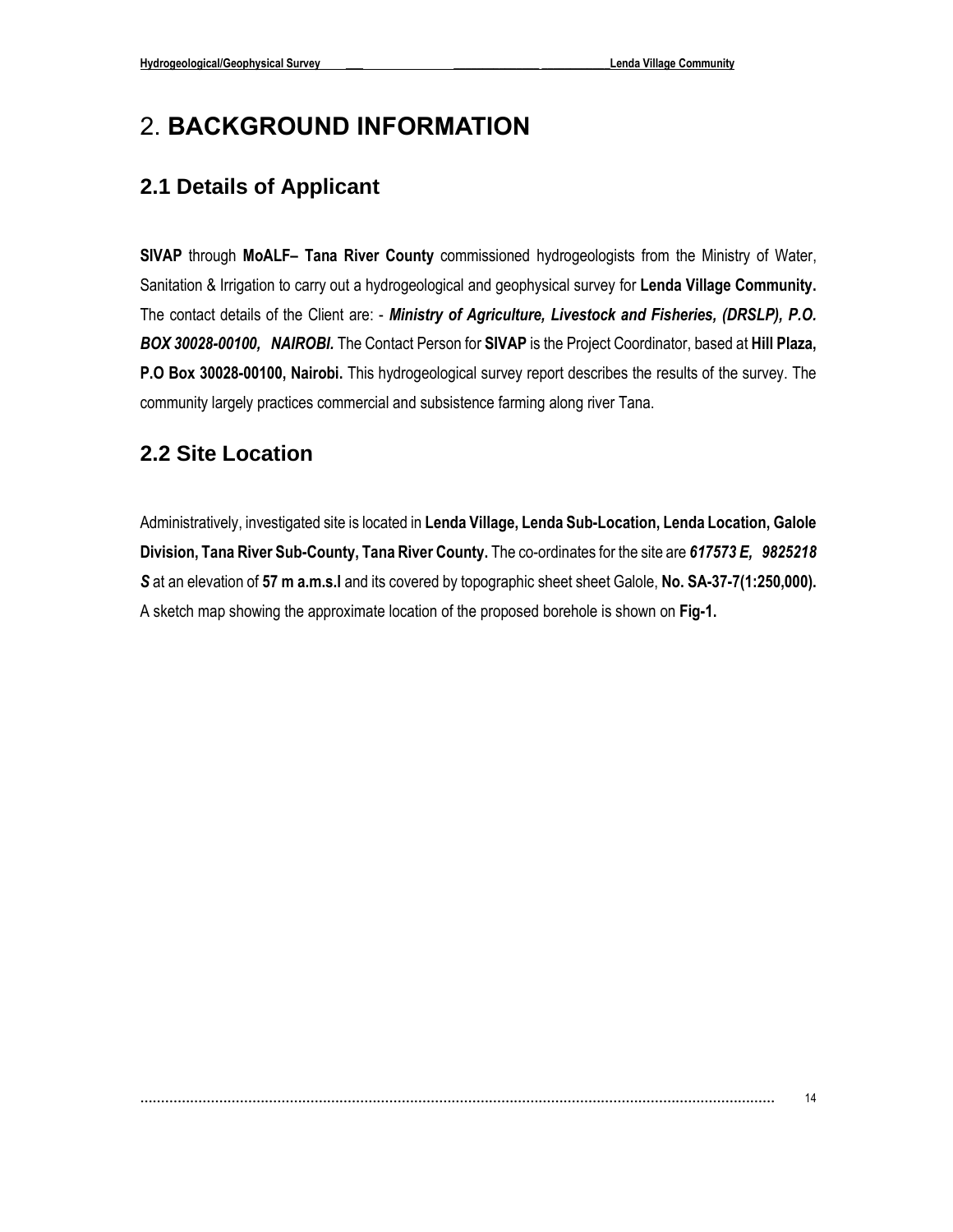

**Fig-1: Google map extract showing the Location of Project Area**

### <span id="page-14-0"></span>**2.3 Proposed Activity**

The activity to be undertaken is mainly to drill, construct and equip a borehole to abstract groundwater for irrigation purposes.

### <span id="page-14-1"></span>**2.4 Water Supply, Demand**

The general area is semi-arid and water scarce. Currently the residents of the project area get water mainly from shallow wells dug along the Tana flood plain. Lenda village water demand aspects are summarized on the table below: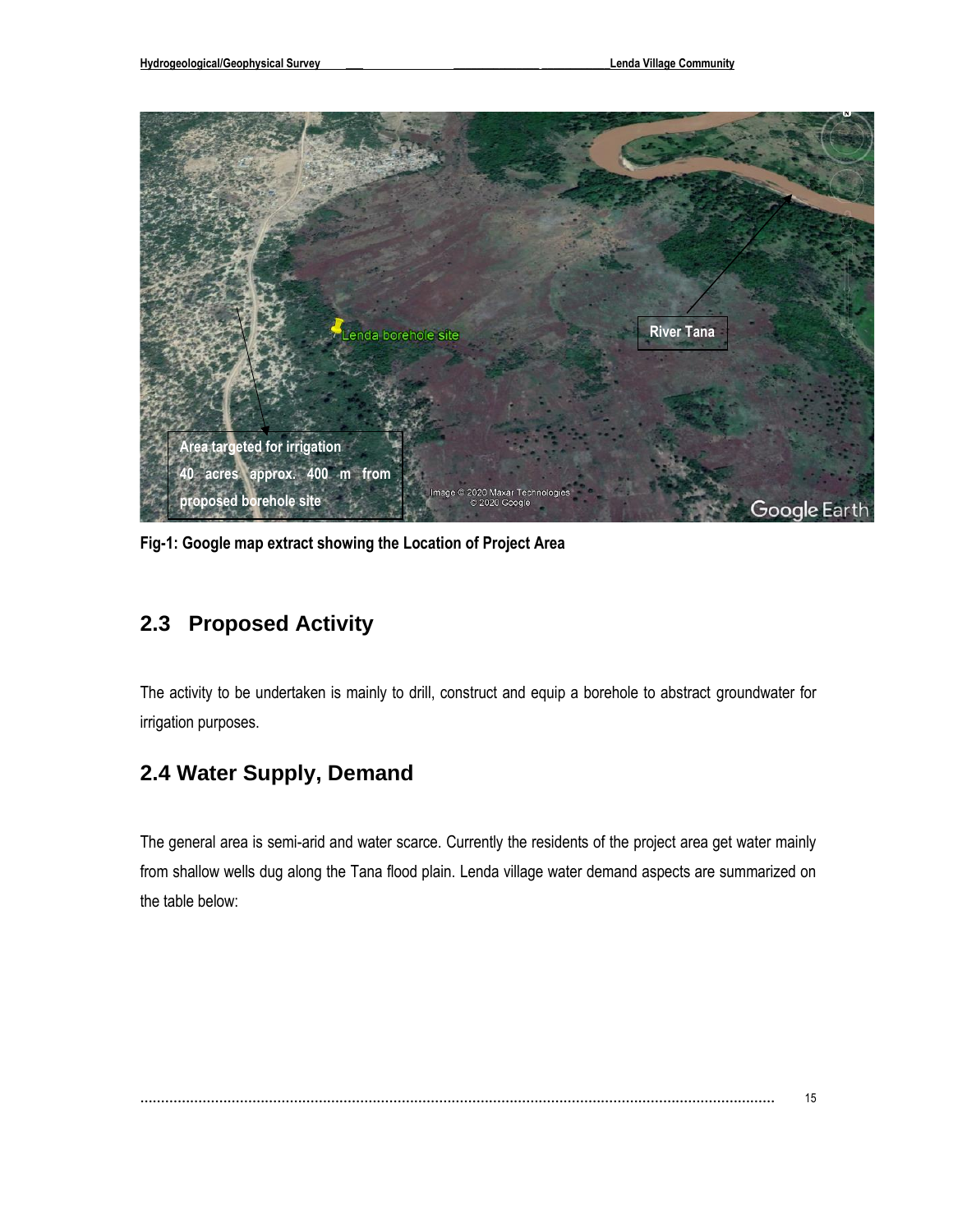#### *Table-1: Water Demand*

| Unit of Demand   | <b>Number</b> | <b>Remarks</b> |
|------------------|---------------|----------------|
|                  |               |                |
| Human population | 300           |                |
| Shoats           | ۰             |                |
| Cattle           | ۰             |                |
| School           | ۰             |                |
| Dispensary       | ۰             |                |
| Mosques          | ۰             |                |

The above community mainly rely on irrigated farming along the Tana flood plain. Due to flooding and loss of livelihood for the community, SIVAP Programme plans to relocate the irrigated area beyond the highest floodline. Lenda community has set aside initially about 40 acres for irrigation. This land is located about 300 m from the proposed borehole location. The following crops will be grown through irrigation:-

- Maize
- Green grams
- Cowpeas
- Water melons
- vegetables

The irrigation needs and design will be reckoned on the basis of the factors and processes controlling movement and storage of water in the soil. Generally the following considerations will apply:-

- Soil type. The type of soil in an area can affect not only the type irrigation method used but also the irrigation run times
- Land topography
- Local weather patterns
- Type of crops grown
- Water quality.

On the basis of the yield of existing boreholes, an average conservative yield of **20m<sup>3</sup> /hr** is feasible with a large diameter well constructed in compliance with the Ministry of Water and Irrigation standards. This will be sufficient for the intended irrigation demand assuming a 20 hour daily pumping period.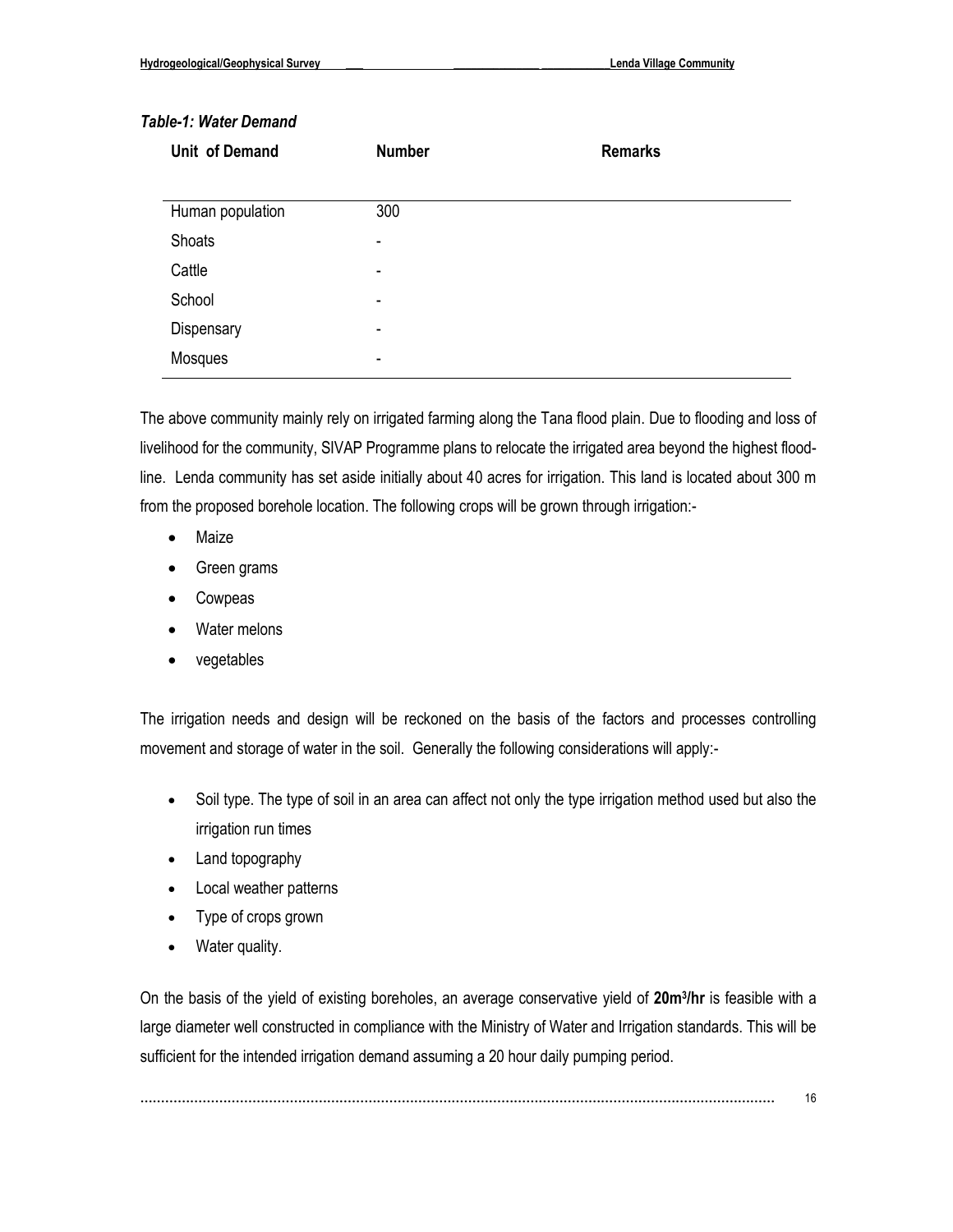### <span id="page-16-0"></span>**2.5 Physiography, Drainage**

The investigated site is generally flat. The wider topography gentlyslopes towards the **south-east** and belongs to the Low Foreland Plateau Physiographic Unit interposed between the Duruma Wajir Low Belt and, Eastern Highlands and coastal lowlands. Tana River County is located within Coastal Lowlands.

The drainage is dominated by Tana river and flows to the south-east into the Indian ocean**.** Few seasonal streams draining the area are sub-ordinate to Tana River. The immediate area is drained by Tana river. The area is located within Tana Drainage Basin.

### <span id="page-16-1"></span>**2.6 Soils, Vegetation Cover**

The soil in the project area has been heavily influenced by the Tana River. The soil is mostly sandy silt with some areas containing clay and gravel.

The vegetation habitat type in the project areas is mainly bush grassland dominated by acacia tree species, prosopisjuliflora (mathenge), indigenous grasses, shrubs, and layanas (creepers). Other tree species include Balanites and commiphora. Prosopisjuliflora (mathenge) is a highly invasive species that is spreading very fast along the roads, towns, shopping centers, Manyattas and around homesteads. Endangered Plants Include Acacia Robusta, FicusSykomora and Acacia Nantalosis.

### <span id="page-16-2"></span>**2.7 Climate**

Generally the climate is classified as semi-arid with an average annual rainfall of 300mm. The rains are bimodal in nature with long rains between March and May, and short rains between October and December. It is classified as dry to sub-humid climatic belt suitable for agriculture where soils and topography permit (National Water Master Plan, 1992).

The area is generally hot throughout the year. There is however a large diurnal range in temperatures with the maximum temperature during the day often being more than 10°C higher than the minimum night temperatures. The mean annual temperatures range from 24 -30°C with mean maximum temperatures of 30- 36°C and mean minimum temperatures of 18-24°C.

```
……………………………………………………………………………………………………………………………………… 17
```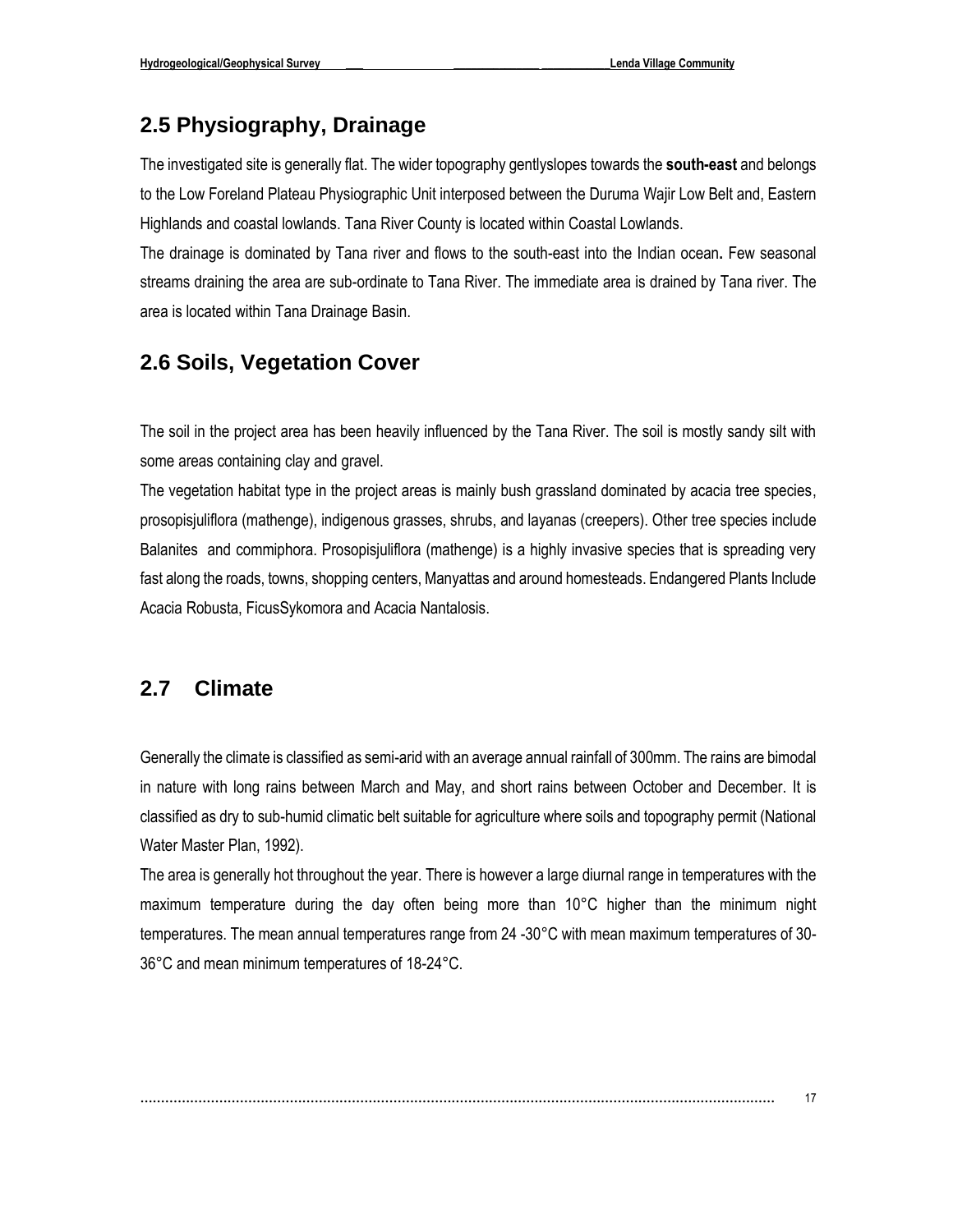## <span id="page-17-0"></span>**3. GEOLOGY**

Ground water presence and consequently the exploration techniques depend to a large extent on the geology of the area. Other factors, which influence the ground water occurrence like morphology, topography and pedology are strongly related with the geological setting of the region. Without a proper understanding of the geological framework of a ground water system, it is impossible to quantify the resources. The initial stage of ground water resources assessment must therefore be the study of the geology.

The regional geology is dominated by Precambrian Basement rocks overlain by Quaternary sediments. Prominent hills rising from the floor of the foreland plateau are typically Basement rocks. This is found to the north west of the area. At the project area up to Indian Ocean, sedimentary facies dominate. This site's formation varies from sand, limestone, mudstones to silts. The formation is generally made of loose sediments deposited during the flooding periods. The material is unconsolidated and may collapse during drilling or digging.The drilling contractor is highly advised to use mud pump with rock roller bit or percussion rig.

The predominant geological deposits of the project area are the sands of the Quaternary era, ranging from Pleistocene to Recent and river Tana alluvial deposits which from a rich source of ground water. There are also some isolated pockets of fossil ferrous limestone of the Miocene age.

## <span id="page-17-1"></span>**4. HYDROGEOLOGY**

The presence of wells and boreholes is a good indicator of availability groundwater. The yields of these well can give a good indicator of the transmissivity of the well. The investigated site is located on a zone of medium ground water potential. Potential aquifers are expected within alluvial deposits of river Tana channel and recharge comes directly from the river waters. The diagram below is a conceptual model of groundwater occurrence in alluvial aquifer areas such as the project area.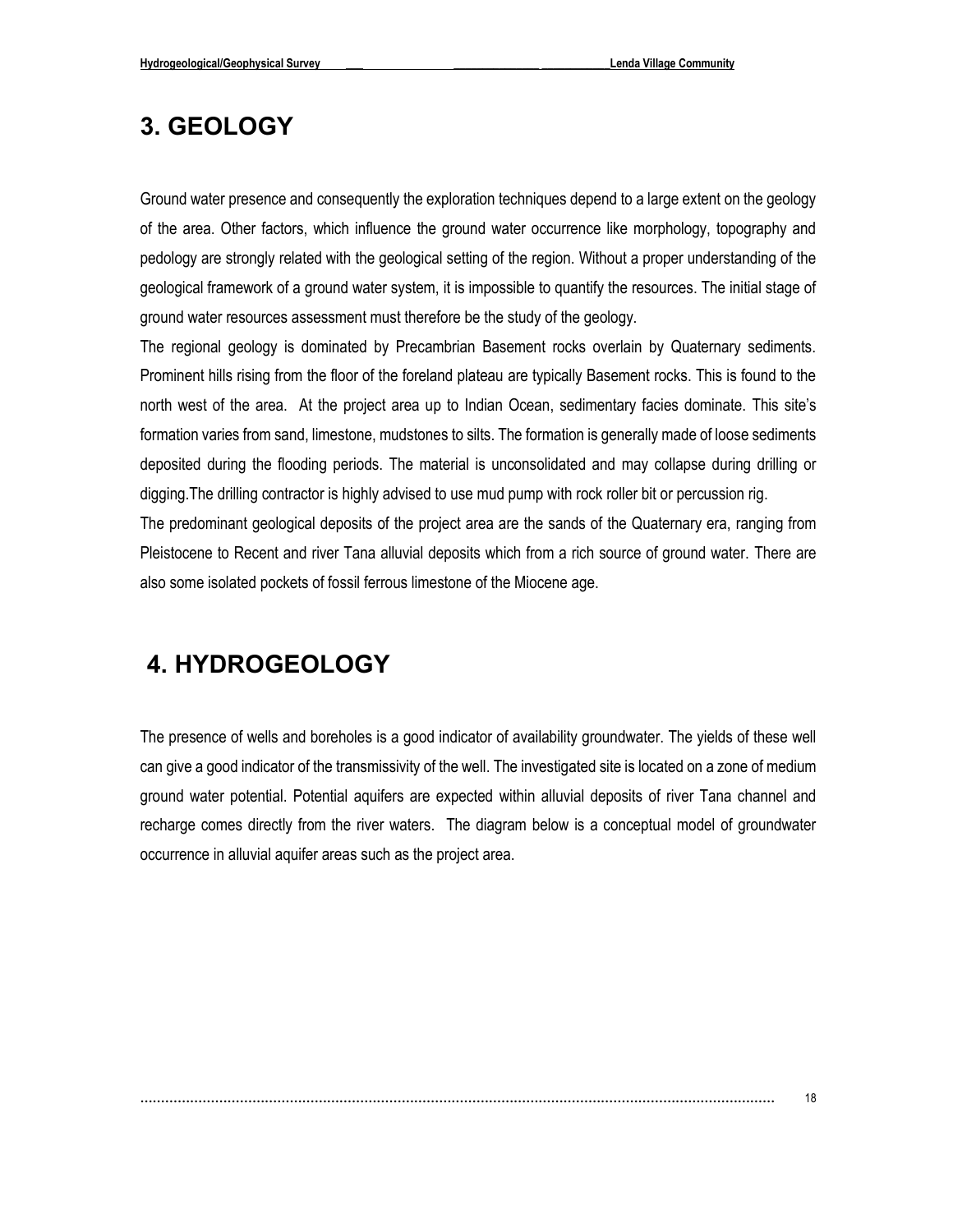



## <span id="page-18-0"></span>**5. ANALYSIS OF BOREHOLE DATA**

Borehole data is analyzed for the purpose of carrying out correlative studies and predicting the yields and depth(s) to aquiferous zone(s). This is based on the assumption that hydrogeological conditions are fairly uniform for the general area.

Shallow wells constructed in the area have sufficient quantities to meet domestic demand. It is deduced that sufficient quantities exist in the aquifer regime of the area for irrigation purposes.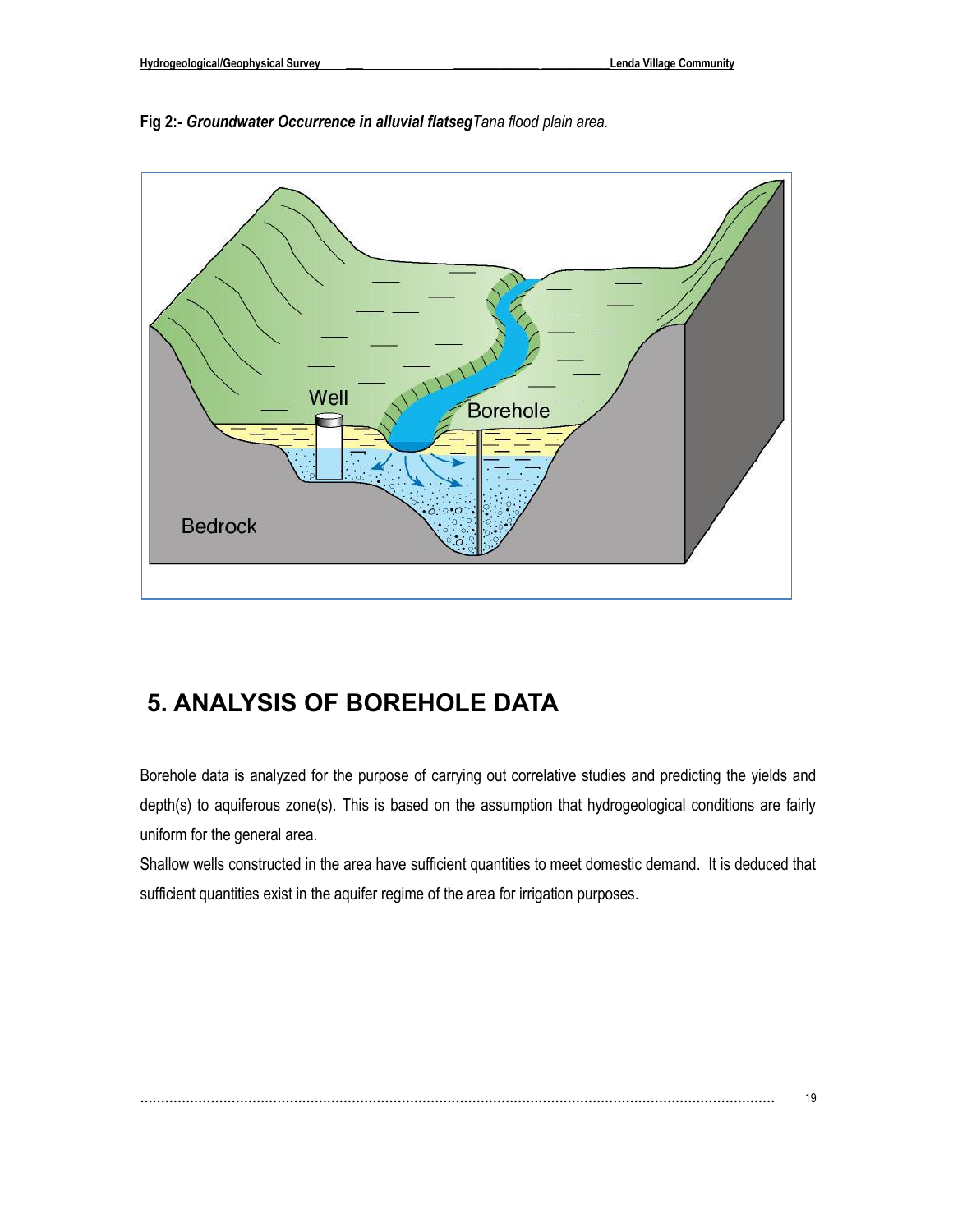## **6. GEOPHYSICS**

Geophysical techniques in soil-water research form an important component of Water Resources Development and Management. It is the logical and compulsory approach not only to explore and assess the available resource in the light of its withdrawal, but also to ensure social acceptance of its different components e.g. economic, environmental, legal, political etc. for a given area such as river basin, catchment, watershed, dry land and so on.

Geophysical techniques work on the basic concept of determining and understanding the physical contrasts in the soil-water systems. These contrasts are expressed as measurable physico-chemical parameters such as electrical resistivity or conductivity, dielectric constant, propagation velocity, attenuation coefficient, isotope content etc. of the subsurface configuration. Information on the general geology and hydrogeology conditions are essential to arrive at meaningful conclusions from the geophysical data at a given location.

Geophysical techniques are used to obtain more accurate information about sub-surface conditions such as type and depth of materials, depth of weathered or fractured zone, depth to groundwater, depth to bedrock, and salt component of groundwater.

In order to map out geological subsurface conditions, a variety of methods are used. In the present survey galvanic Resistivity method is used, and includes vertical electric sounding (VES) to establish vertical subsurface resistivity layering and horizontal electric profiling (HEP) to detect lateral charges in electrical conductivity.

Vertical electric sounding (VES) and horizontal electric profiling (HEP) techniques were applied in the current project.

### <span id="page-19-0"></span>**6.1 Basic Principles**

The electrical properties of the upper parts of the earth's crust depend upon the rock type, porosity, pore-space saturation and interconnectivity, and the level of salinity of the pore water. Saturated rocks have lower resistivity than dry or unsaturated rocks. Both higher porosities and salinity of saturated rocks mean higher conductivities respectively.

Clays and conductive minerals in the sub-surface present low resistivities.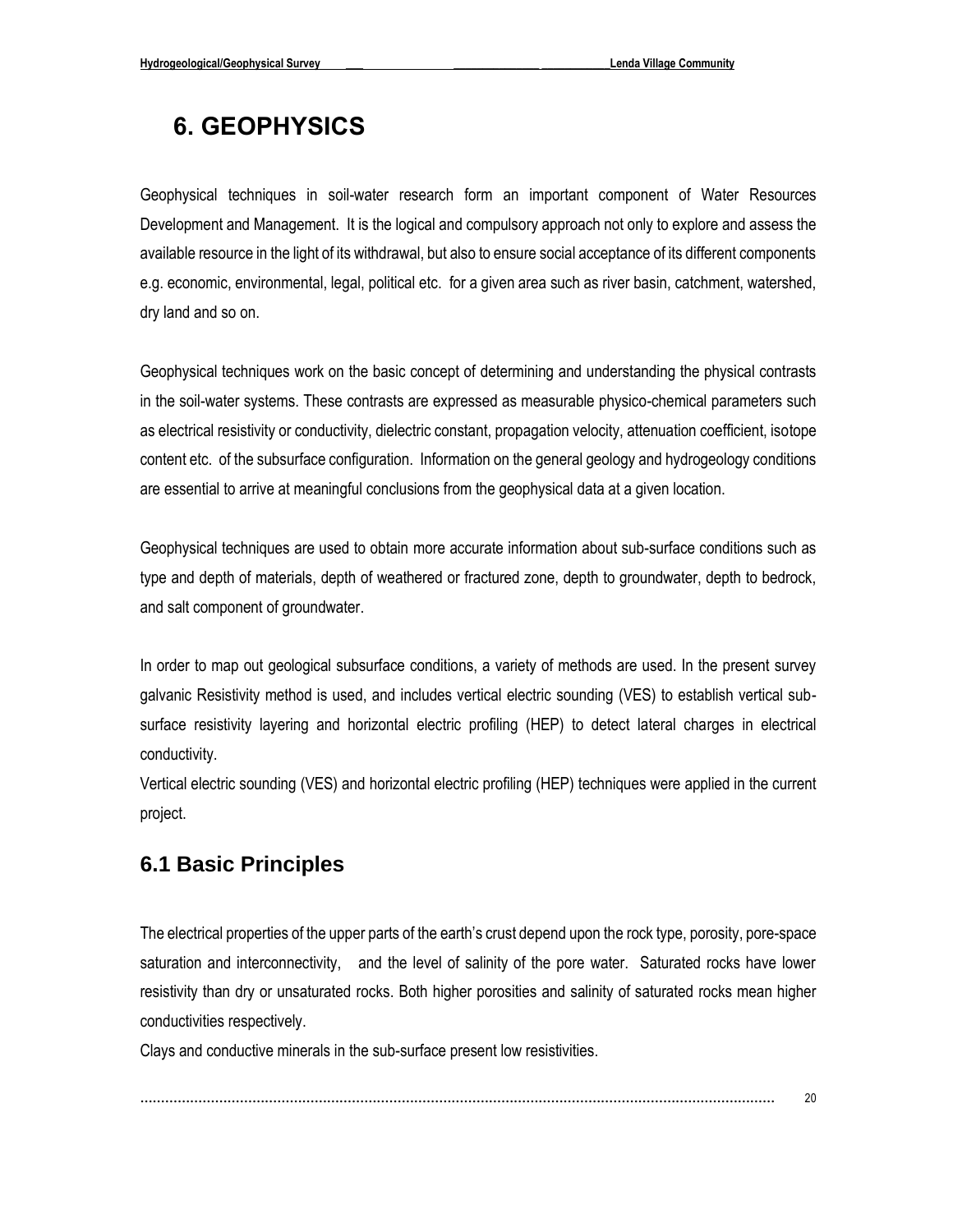The resistivity of earth materials can be studied by measuring the electrical potential distribution produced at the earth's surface by injection of low frequency electric current. Two fundamental considerations are the basis of the theory behind galvanic resistivity methods viz:-

(1) Ohm's law:

**E** = ρ**i**

 Where: **E** = Potential gradient (**Volts per meter**) **i** = Current density (**Am-2** ) ρ = Resistivity of the earth medium (**Ω-m**) (2) The divergence condition for the current flux into the ground:  $divi = 0$ 

It follows from above that the potential function **V** for a single point source at a distance of r meters on the earth's surface is given by:

$$
(i) \qquad V_r = \rho I/2 \Pi r (Volts)
$$

In hydro-geological field surveys using galvanic Resistivity methods the quantities measured are current **I**, flowing between two electrodes **A**&**B** and potential difference **ΔV** between two measuring points **M & N.** The following generalized relationship applies to various electrodes configurations.

 **(ii) ρ = K x ΔV/IAB (Ω-m)**

Where **K** is defined as the geometrical factor derived from electrode configuration adopted. The most common field arrays are the Schlumberger and Wenner configurations.

### <span id="page-20-0"></span>**6.2 Principle of Measurement**

Resistivity meter Model No. **SSR-MP-AT** is used in this work. It contains mainly four units viz. the transmitter, receiver, microprocessor and power supply units. The transmitter is a constant current source which sends bipolar square wave current **(I)** signals into the ground at a fixed frequency of 0.8Hz. The receiver is a 4-1/2 digit dual-slope analog to digital converter capable of measuring ground potentials **(ΔV )** with a resolution of 10microvolts. The microprocessor controls the current signals, determines the attenuation level for potential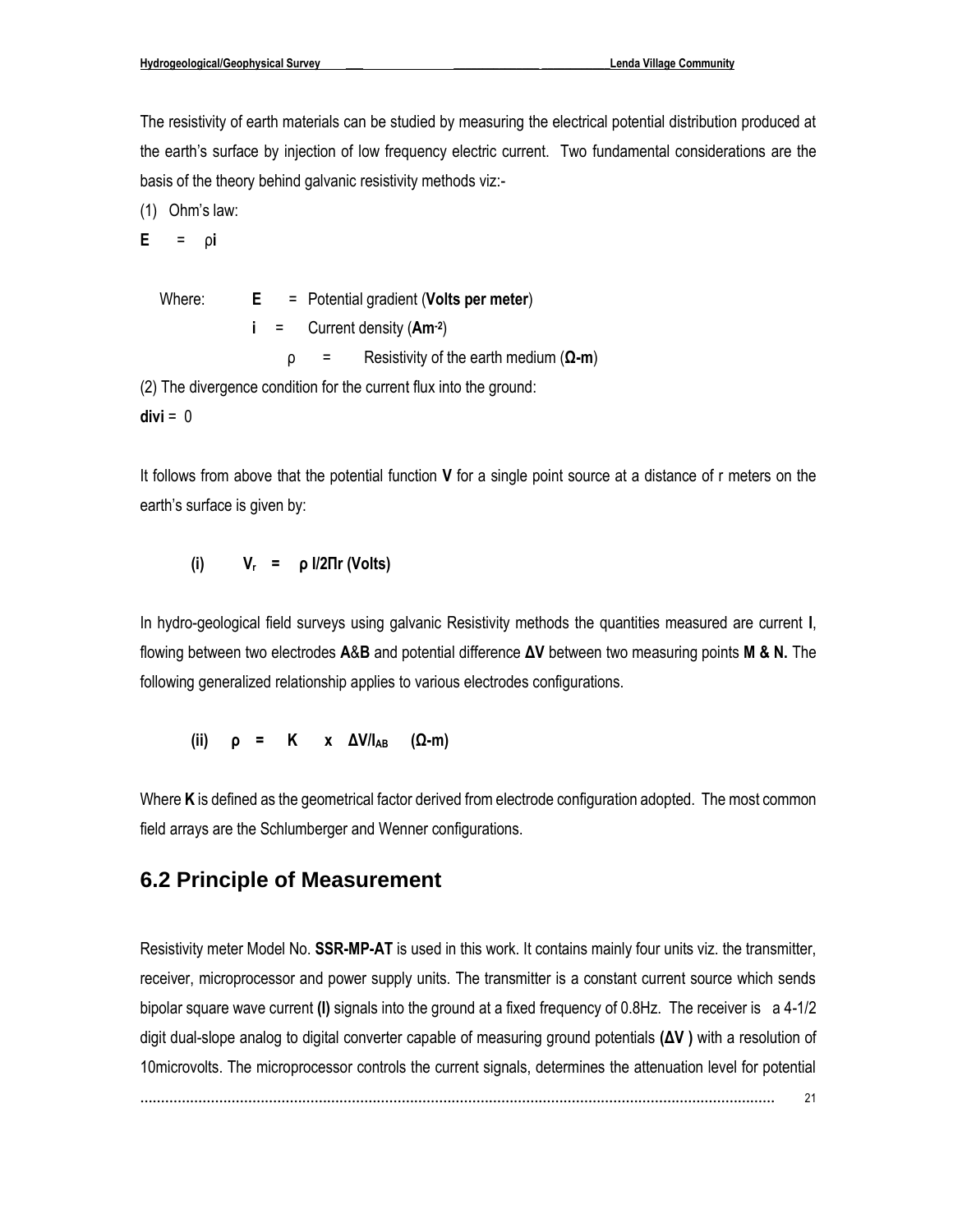measurements, computes the resistance values, stacks, averages the measured values, keeps the data in memory, displays and transfers the data to PC. The power unit supplies power to different units.

### <span id="page-21-0"></span>**6.3 Data Interpretation**

The interpretation of resistivity data is done in two stages:-

- 1. Processing of data to get physical parameters in terms of resistivity and depths.
- 2. Using these parameters to infer the nature of sub-surface formations on the basis of geological knowledge and correlative studies.

Data obtained is normally subjected to modeling analysis using a digital computer. Correlation with data from existing boreholes complements the modeling analysis to come up with the most realistic conclusion.

## <span id="page-21-1"></span>**7. AQUIFER CHARACTERISTICS**

### <span id="page-21-2"></span>**7.1 Hydraulic Parameters**

Data available from Ministry of Water and Irrigation is based on step-drawdown pumping tests and recovery measurements for the drilled boreholes. The constant discharge test necessary for determination of aquifer hydraulic characteristics has seldom been done.(Groundwater Master Plan-1992).Aquifer parameters presented here are estimated from the recovery test portion of the data and by use of Logan's method. The table below summarizes the boreholes parameters for the area assuming uniform hydrogeological conditions in sedimentary rocks. The data is based on boreholes drilled in sedimentary of rocks.

```
……………………………………………………………………………………………………………………………………… 22
```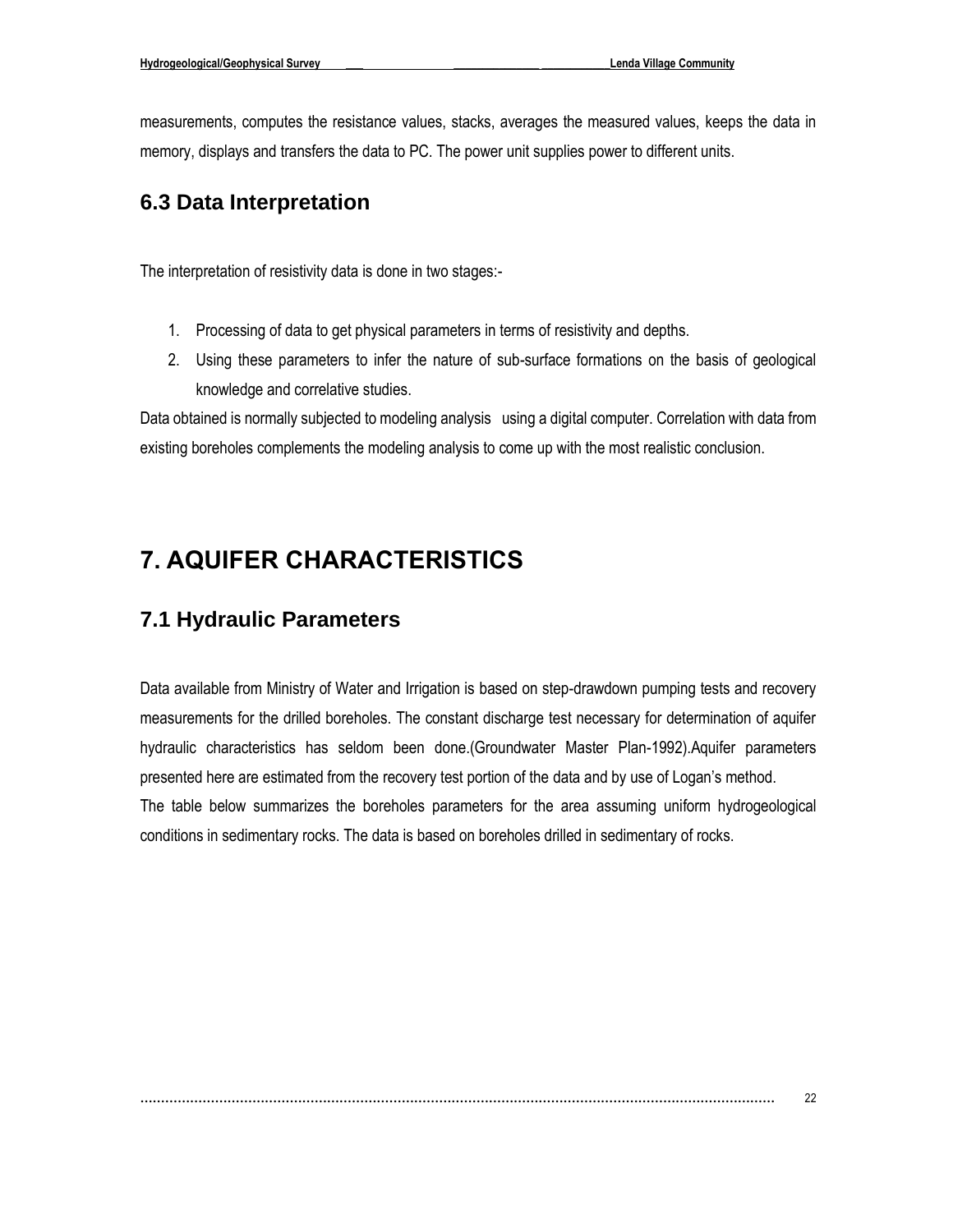#### **Table-2: Aquifer Parameters**

| <b>SAMPLE</b>     |    | <b>PARAMETER</b>                     | <b>AVERAGE</b>        | <b>STANDARD ERROR</b> |
|-------------------|----|--------------------------------------|-----------------------|-----------------------|
| <b>POPULATION</b> | 0F |                                      | <b>MEASURED VALUE</b> |                       |
| <b>BOREHOLES</b>  |    |                                      |                       |                       |
| 430               |    | Drawdown-M                           | 17.4                  | ±29.9                 |
| 239               |    | Recovery Time(Hrs)                   | 5.8                   | ±8.3                  |
| 127               |    | <b>Storage Coefficient</b>           | 0.02                  | ±0.06                 |
| 709               |    | Yield-LPM                            | 92.5                  | ±106.5                |
| 131               |    | Transmissivity (m <sup>2</sup> /min) | 0.01                  | ±0.04                 |

### <span id="page-22-0"></span>**7.2 Borehole Specific Capacities, Transmissivities**

Kenya is simplified to consist of three major rock types: Basement, Volcanics and Sedimentary rocks. Ground water occurs in those rock types alone or in various combinations as hereunder:-

- (i) Volcanics (V)
- (ii) Basements (B)
- (iii) Sediments (S)
- $(iv)$  (V) over  $(B)$
- $(v)$  (S) over  $(B)$
- $(vi)$   $(S)$  over  $(V)$
- (vii) (V) over (S)

The investigated site falls under category (iii) of sediments. The average specific capacity has been estimated to be 0.32 m<sup>3</sup>/hr/m(Groundwater Master Plan-1992, pp C-14). Nearby boreholes do not have sufficient data for estimation of borehole parameters.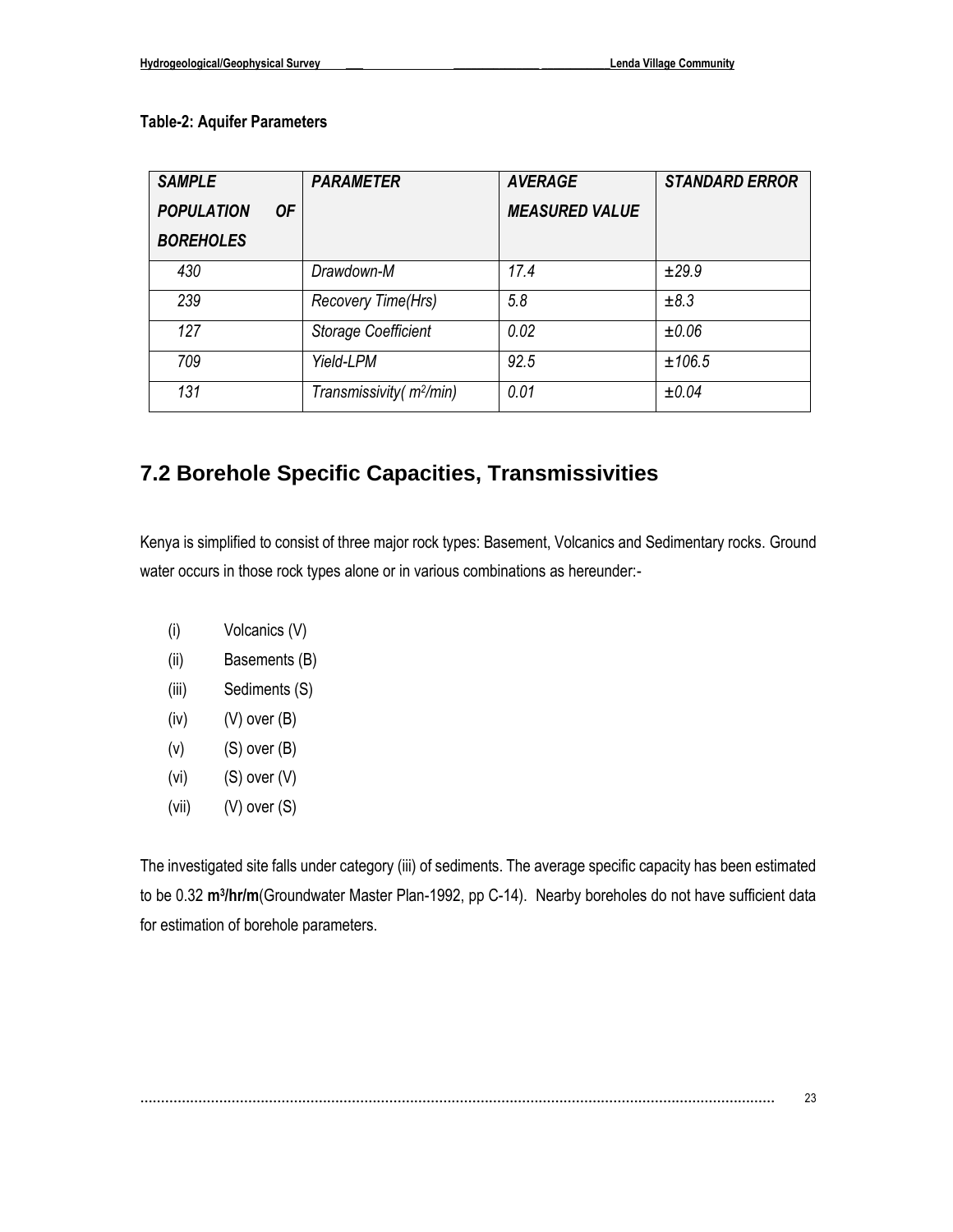### <span id="page-23-0"></span>**7.3 Groundwater Flux**

Groundwater recharge or deep drainage or deep percolation is a hydrologic process where water moves downward from surface water to groundwater. This process usually occurs in the vadose zone below plant roots and is often expressed as a **flux** to the water table surface. Recharge occurs both naturally (through the water cycle) and anthropologically (i.e., "artificial groundwater recharge"), where rainwater and/ or reclaimed water is routed to the subsurface.

Accurate estimation of groundwater recharge is extremely important for proper management of groundwater systems. Many different approaches exist for estimating recharge. The water-table fluctuation method may be the most widely used technique for estimating recharge; it requires knowledge of specific yield and changes in water levels over time. Advantages of this approach include its simplicity and an insensitivity to the mechanism by which water moves through the unsaturated zone. Uncertainty in estimates generated by this method relate to the limited accuracy with which specific yield can be determined and to the extent to which assumptions inherent in the method are valid. Other methods use water levels mostly based on the Darcy equation (Hydrology Journal (2002) 10:91-109).

Water table changes over time have seldom been recorded for boreholes in Kenya making objective determination of groundwater flux rather intractable.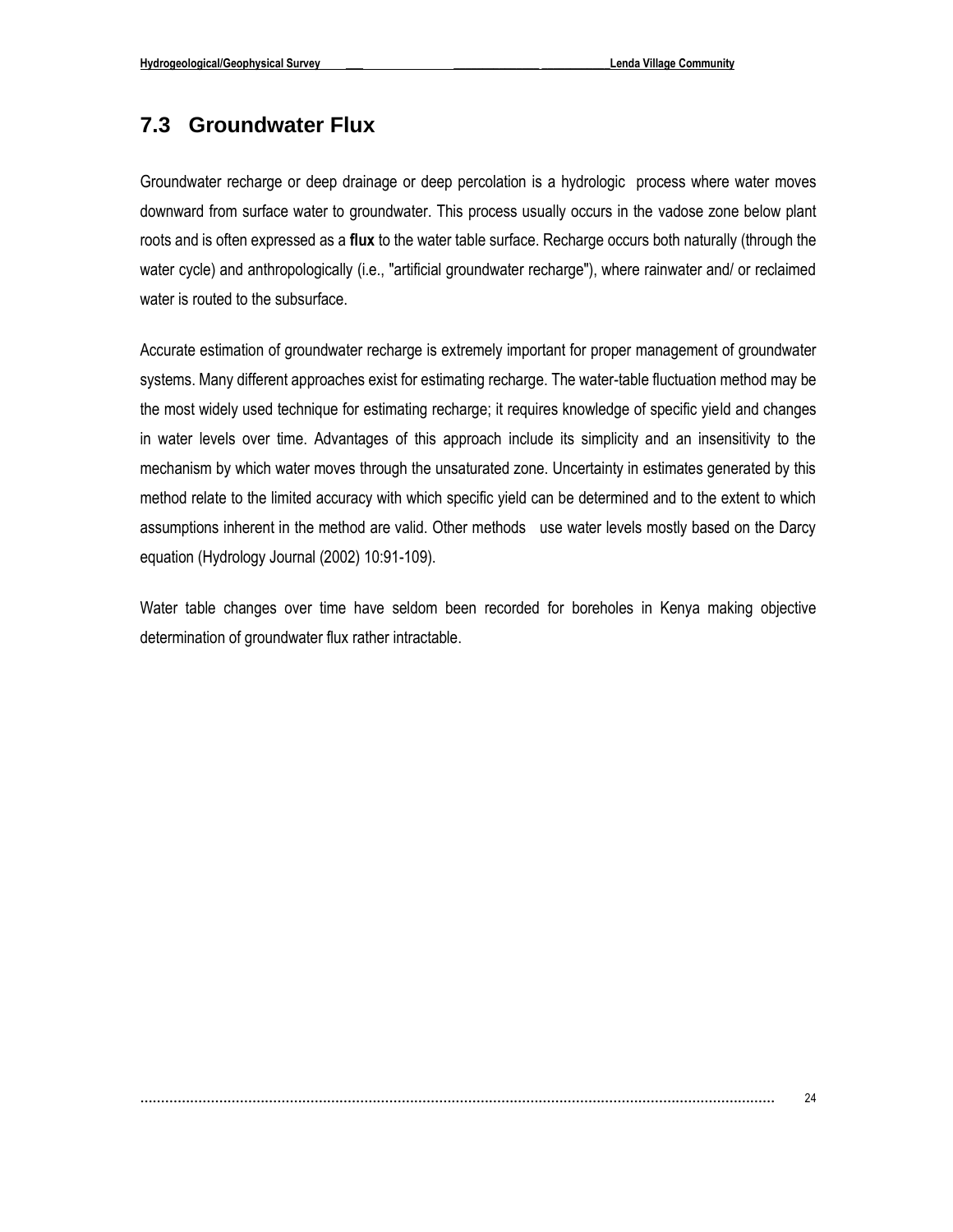## <span id="page-24-0"></span>**8. WATER QUALITY**

### <span id="page-24-1"></span>**8.1 GUIDELINES FOR IRRIGATION WATER QUALITY**

Water quality is expected to be good for irrigation. The following guidelines on **Table -3** should however be applied after quality analysis.

### *Table 3: Irrigation water quality guidelines*

| No.              | <b>Irrigation Problem</b>                       | <b>Degree of Problem</b> |              |                |
|------------------|-------------------------------------------------|--------------------------|--------------|----------------|
|                  |                                                 | <b>No</b>                | Worsening    | <b>Severe</b>  |
|                  |                                                 | <b>Problem</b>           | Problem      | <b>Problem</b> |
| $\mathbf{1}$     | Salinity (affects crop water availability) ECw  | < 0.75                   | $0.75 - 3.0$ | >3.0           |
|                  | (Mhos/cm)                                       |                          |              |                |
| $\overline{2}$   | Permeability (Affects rate of infiltration into |                          |              |                |
|                  | soil)                                           |                          |              |                |
|                  | $(i)$ ECw (mS/cm)                               | >0.5                     | $0.5 - 0.2$  | < 0.2          |
|                  | (ii) Adj. SAR (Sodium adsorption ratio):        |                          |              |                |
|                  | -Mont. Clay                                     | $6$                      | $6-9$        | >9             |
|                  | -Illite Clay                                    | <8                       | $8 - 16$     | $>16$          |
|                  | -Kaolinite Clay                                 | <16                      | $16 - 24$    | $>24$          |
|                  |                                                 |                          |              |                |
| 3                | Specific ion toxicity (affects sensitive crops) |                          |              |                |
|                  | -Na (Adj. SAR)                                  |                          |              |                |
|                  | -Chloride (meq/l)                               | $3$                      | $3-9$        | >9             |
|                  | -Boron (mg/l)                                   | $<$ 4                    | $4 - 10$     | $>10$          |
|                  |                                                 | < 0.75                   | $0.75 - 2.0$ | >2             |
| $\overline{4}$ . | Miscellaneous effects (affects susceptible      |                          |              |                |
|                  | crops):                                         |                          |              |                |
|                  |                                                 |                          |              |                |
|                  | $-NO3$ (mg/l)                                   | $5$                      | $5 - 30$     | $>30$          |
|                  | -HCO <sub>3</sub> (meg/l) overhead sprinkling   | < 1.5                    | $1.5 - 8.5$  | >8.5           |
|                  | -PH                                             | $6.5 - 8.4$              |              |                |
|                  |                                                 |                          |              |                |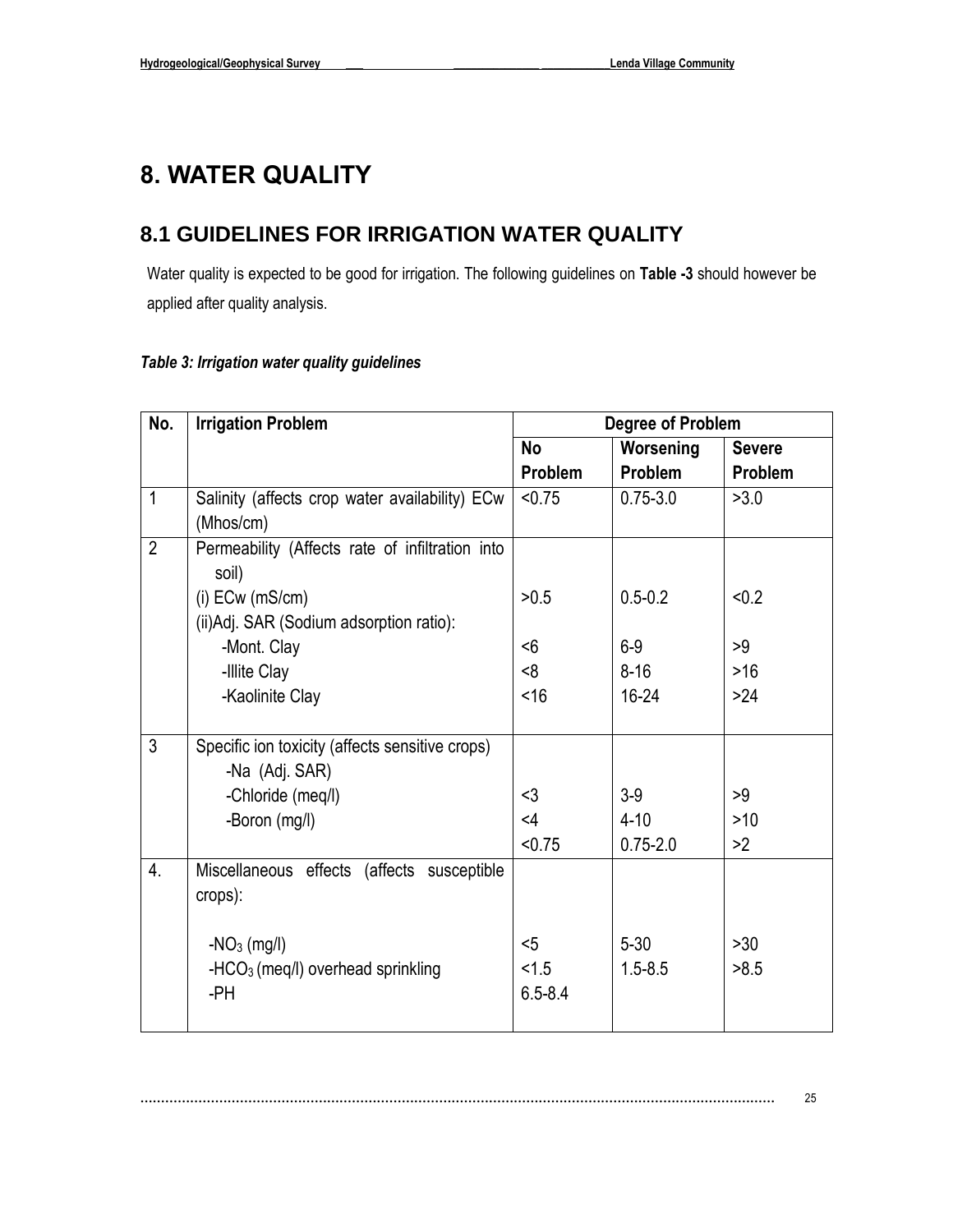### <span id="page-25-0"></span>**8.2 GUIDELINES FOR WATER QUALITY FOR DOMESTIC USE**

The water quality guideline values for water are those published by WHO. In the case of rural and community water supply, the WHO guideline values have to be often considered as long-term. Taking into account the local geographical, socio-economic, dietary and industrial conditions in the country, the following water quality parameters should be used to measure and assess the quality of water intended for water supply:

(1) Bacteriological aspects

- (2) Chemical and physical aspects:-
	- Turbidity
	- Colour
	- Taste &odour
	- Electrical conductivity
	- Fluoride
	- Iron

The basic requirements of drinking water should be:-

- (1) Free from pathogens
- (2) Containing no compounds with an adverse acute or long term effect on human health.
- (3) Fairly clear ( low turbidity or little colour)
- (4) Non-corrosive and non-staining.

### <span id="page-25-1"></span>**8.3 Bacteriological Quality**

The bacteriological quality of water is absolutely essential and should be tested before the selection of any source and during the operation of the supply. The table below details the bacteriological guideline values for drinking water:-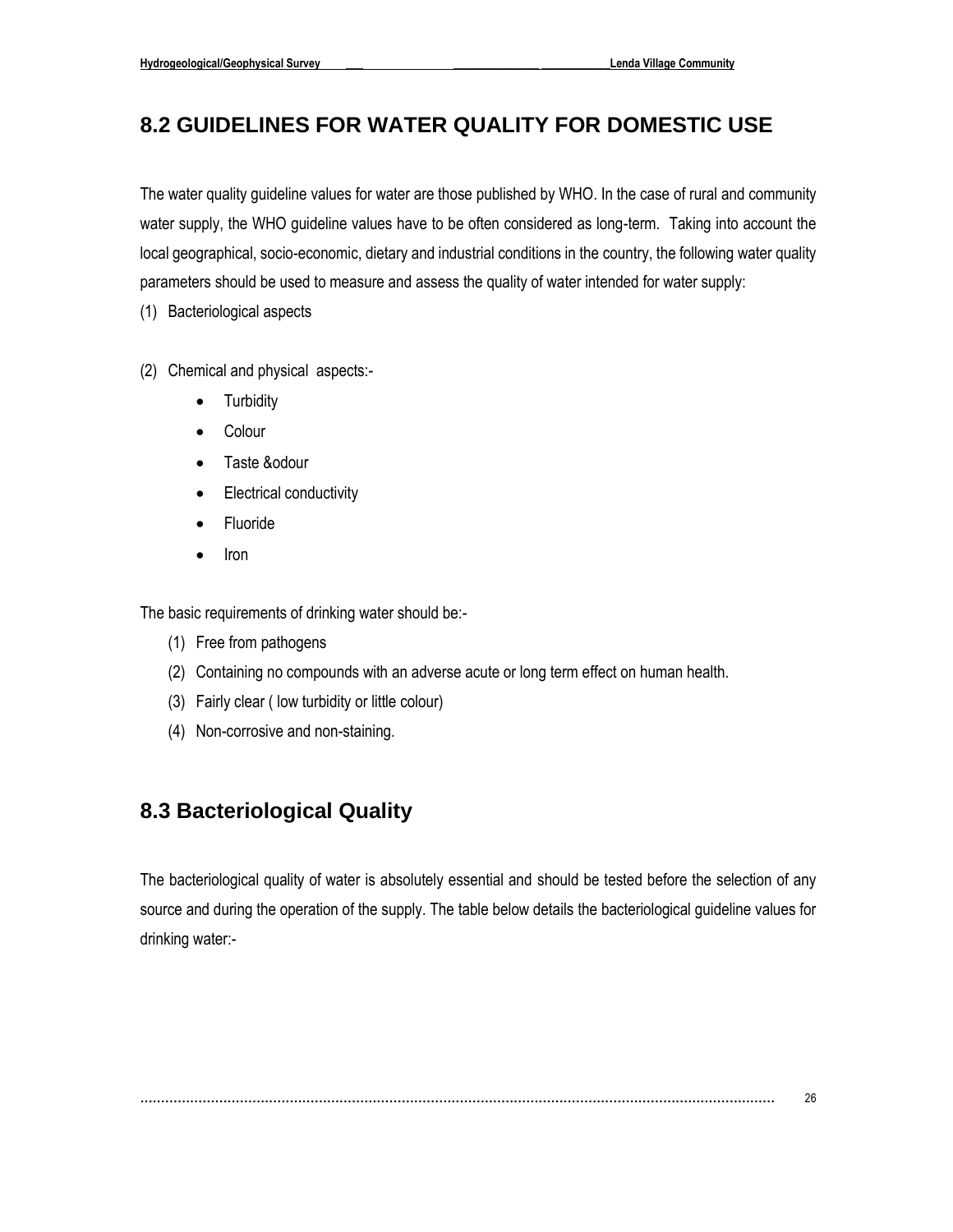**Table 4:-** Bacteriological Guideline values for drinking water

| Colliform Count (No. per 100ml) | <b>Remarks</b>                                             |
|---------------------------------|------------------------------------------------------------|
| $0 - 50$                        | Disinfection only                                          |
| 50-5000                         | Full treatment                                             |
| 5000-50000                      | Heavily polluted, requires extensive treatment             |
| >50000                          | requiring<br>special<br>Extreme<br>pollution<br>treatment; |
|                                 | unacceptable source unless no alternative exists.          |

*(Source:- Groundwater Master Plan-1992; Design Manual for Water Supply in Kenya-1986)* 

When more than 40% of the colliforms are found to be of faecal group, then the water source should be considered to fall under the next higher category with respect to the treatment required.

### <span id="page-26-0"></span>**8.4 Chemical and Physical Quality**

The table below summarizes some pertinent chemical and physical guidelines values for drinking water:

| <b>Inorganic Constituents</b> |       | <b>Organic Constituents</b> |           |           | <b>Desirable Aesthetic quality</b> |  |
|-------------------------------|-------|-----------------------------|-----------|-----------|------------------------------------|--|
| Parameter                     | ppm   | Parameter                   | ppm       | Parameter | ppm                                |  |
| Arsenic                       | 0.05  | Aldrin & diedrin            | 0.03      | Al        | 0.2                                |  |
| Cd                            | 0.005 | Benzene                     | 10        | Cl        | 250                                |  |
| Cr                            | 0.050 | Benzo-a-pyrine              | 0.01      | Color     | 15(TCU)                            |  |
| Cyanide                       | 0.1   | Carbon tetrachloride        | 3         | Cu        |                                    |  |
| F                             | 1.5   | Chlordane                   | 0.3       | Fe        | 0.3                                |  |
| F(Kenya)                      | 3     | Chlorobenzene               | $0.1 - 3$ | Mn        | 0.1                                |  |
| Pb                            | 0.05  | Chlorophenols               | 0.1       | pH        | $6.5 - 8.5$                        |  |

*Table 5: chemical and physical guidelines for drinking water*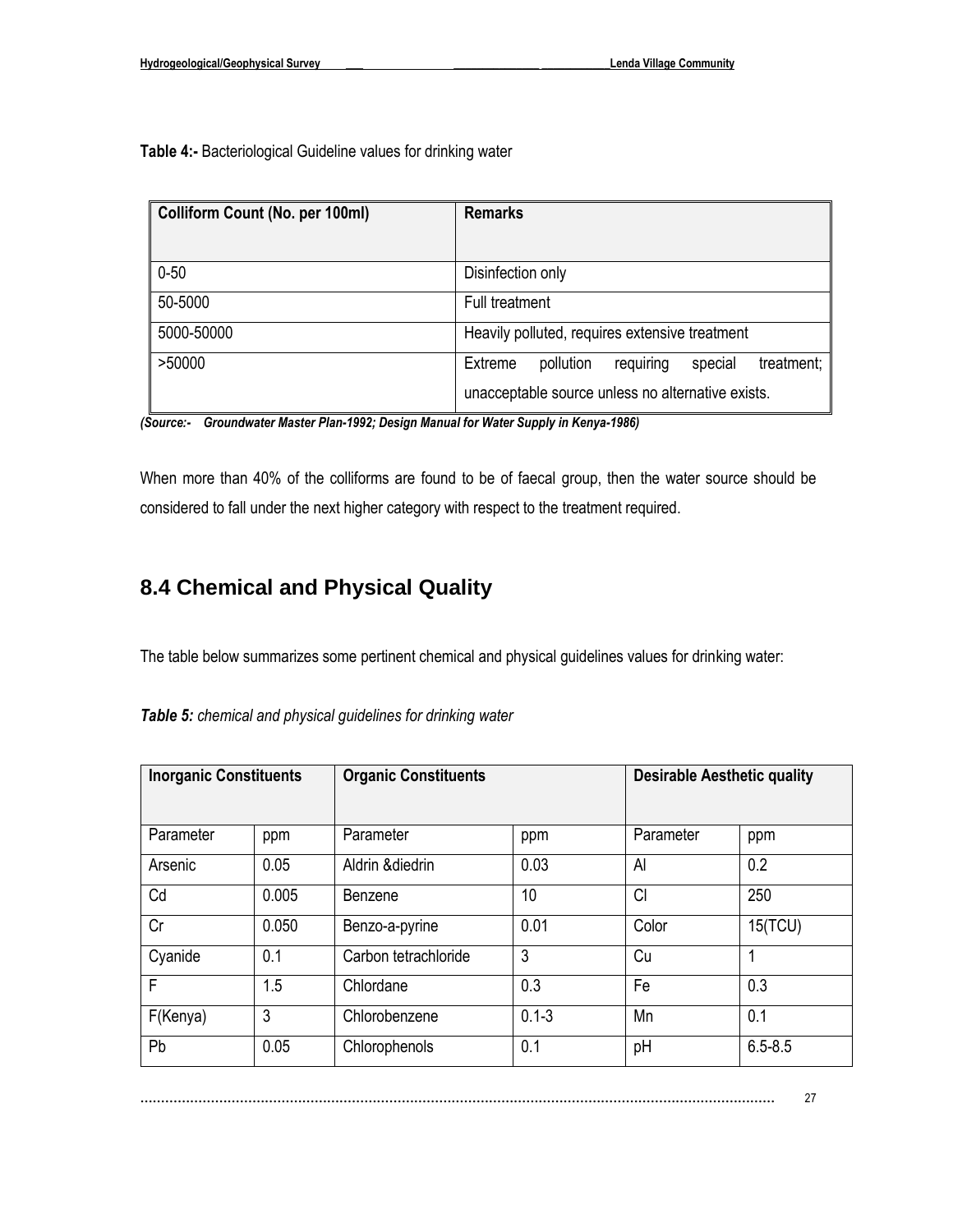| Hg     | 0.001 | Chloroforms                 | 30   | <b>TDS</b>      |             |
|--------|-------|-----------------------------|------|-----------------|-------------|
| Se     | 0.01  | 100<br>$2,4$ D<br>Turbidity |      | 5               |             |
| $-NO3$ | 10    | <b>DDT</b>                  | 1    | Zn              | 15          |
|        |       | 1,2,Dichloroethane          | 10   | Hardness<br>(As | 200         |
|        |       |                             |      | $CaCo3$ )       |             |
|        |       | 1,2 Dichloroethylene        | 0.3  | Taste &odour    | 500         |
|        |       | Heptachlor & heptachlor     | 0.1  | <b>HS</b>       | Inoffensive |
|        |       | Epoxide                     |      |                 |             |
|        |       | Hexachlorobenzene           | 0.01 |                 |             |
|        |       | Lindane                     | 3    |                 |             |
|        |       | Methoxychlor                | 30   |                 |             |
|        |       | Pentachlorophenol           | 10   |                 |             |
|        |       | Tetrachloroethylene         | 10   |                 |             |
|        |       | 2,4,6 Tirchlorophenol       | 10   |                 |             |

*(Source:- Design Manual for Water Supply in Kenya-1986)* 

Groundwater quality for the area is classified as generally good. After resource development, water quality analysis is also mandatory to ascertain the level of the above parameters and appropriate advice given.

## <span id="page-27-0"></span>**9. IMPACT OF PROPOSED ACTIVITY**

The most important impact of the proposed activity once completed will be its effect on the groundwater regime of the locality. Tana alluvial aquifer has sufficient and sustainable recharge to sustain the micro-irrigation without affecting downstream users.

Borehole construction works should be guided by best practices in site management as laid down in the **FIDIC** to ensure environmental preservation. Drilling tailings, foam or any chemicals used should be properly disposed to avoid contamination of both ground and surface water sources. This can be achieved through supervision by a competent hydrogeologist.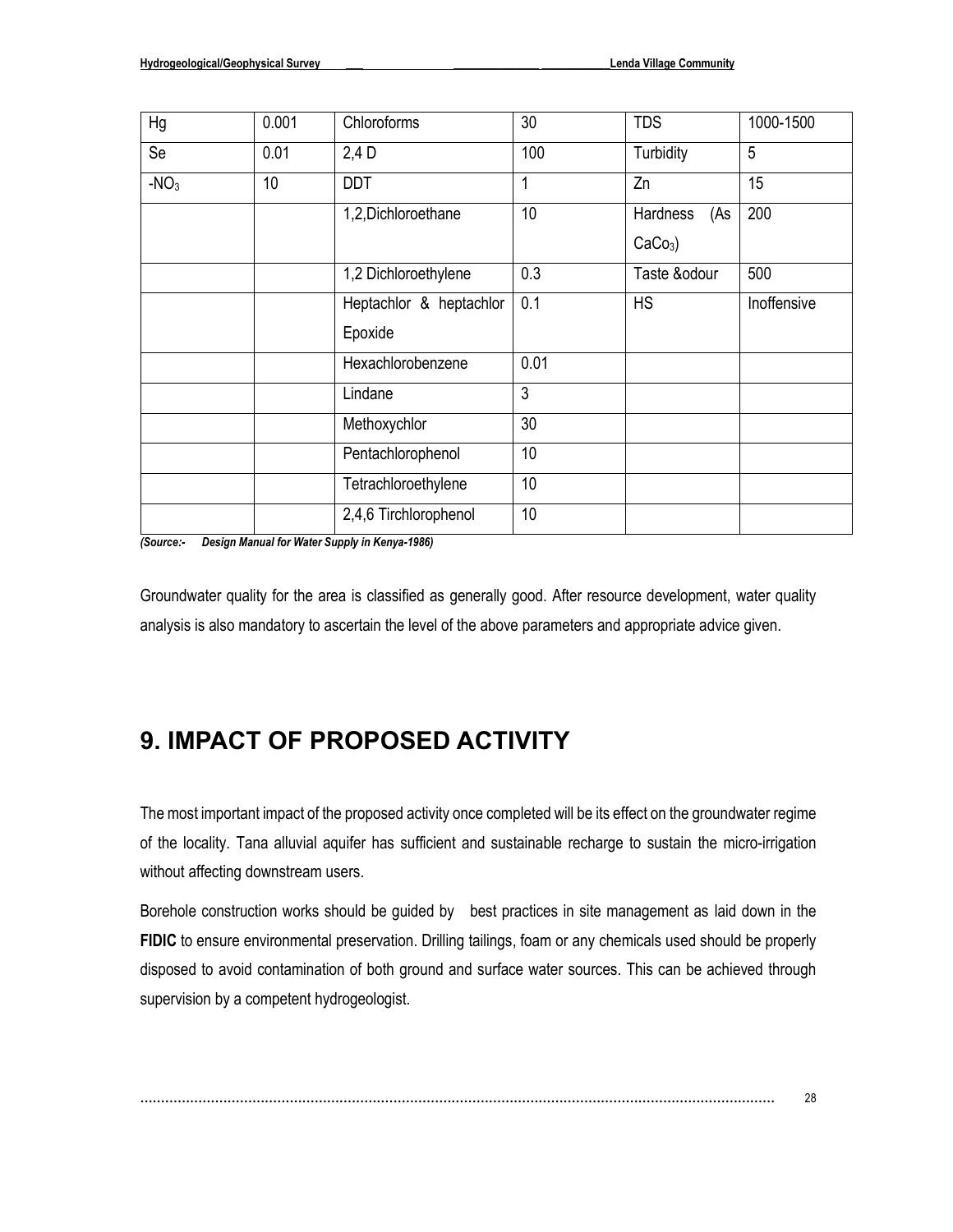### <span id="page-28-0"></span>**10. GROUNDWATER AVAILABILITY ASSESSMENT**

Data from neighbouringwells is used to give an assessment of groundwater availability in terms of quantity, quality and depth. Based on the yields nearby wells, there is sufficient groundwater reserve to satisfy the envisaged demand. A rigorous groundwater reserve analysis is beyond the scope of this assessment.

## **11. FIELD WORK AND RESULTS**

Field work was carried out with the aim of:-

- (i) Carrying out an on-site examination and constructing a conceptual model which would form a baseline for more elaborate investigations in the study.
- (ii) Conducting geophysical investigations to determine geological layout and consequently the optimum depth of drilling to reach the potential water bearing formation where applicable.

Fieldwork was carried out in 6<sup>th</sup> August, 2020 using deep probe resistivity *model No. SSR-MP-AT.* During the survey two **VES's** were executed with **AB/2** spread of **130 m**. This way, vertical changes in resistivity were recorded and subjected to modeling analysis with a digital computer using **IPI2Win (Lite)** hydrogeology software.

#### **Data summary: VES-1**

| AB/2           | MΝ | Ro_a |
|----------------|----|------|
| 1.6            | 0  | 38.7 |
| $\overline{2}$ | 0  | 22.3 |
| 2.5            | 0  | 15.6 |
| 3.2            | 0  | 7.2  |
| 4              | 0  | 5.2  |
| 5              | 0  | 4.6  |
| 6.3            | 0  | 5    |
| 8              | 0  | 6.1  |
| 10             | 0  | 7.2  |
| 13             | 0  | 6.4  |
| 16             | 0  | 9.2  |
| 20             | 0  | 10   |
| 20             | 0  | 8.8  |
|                |    |      |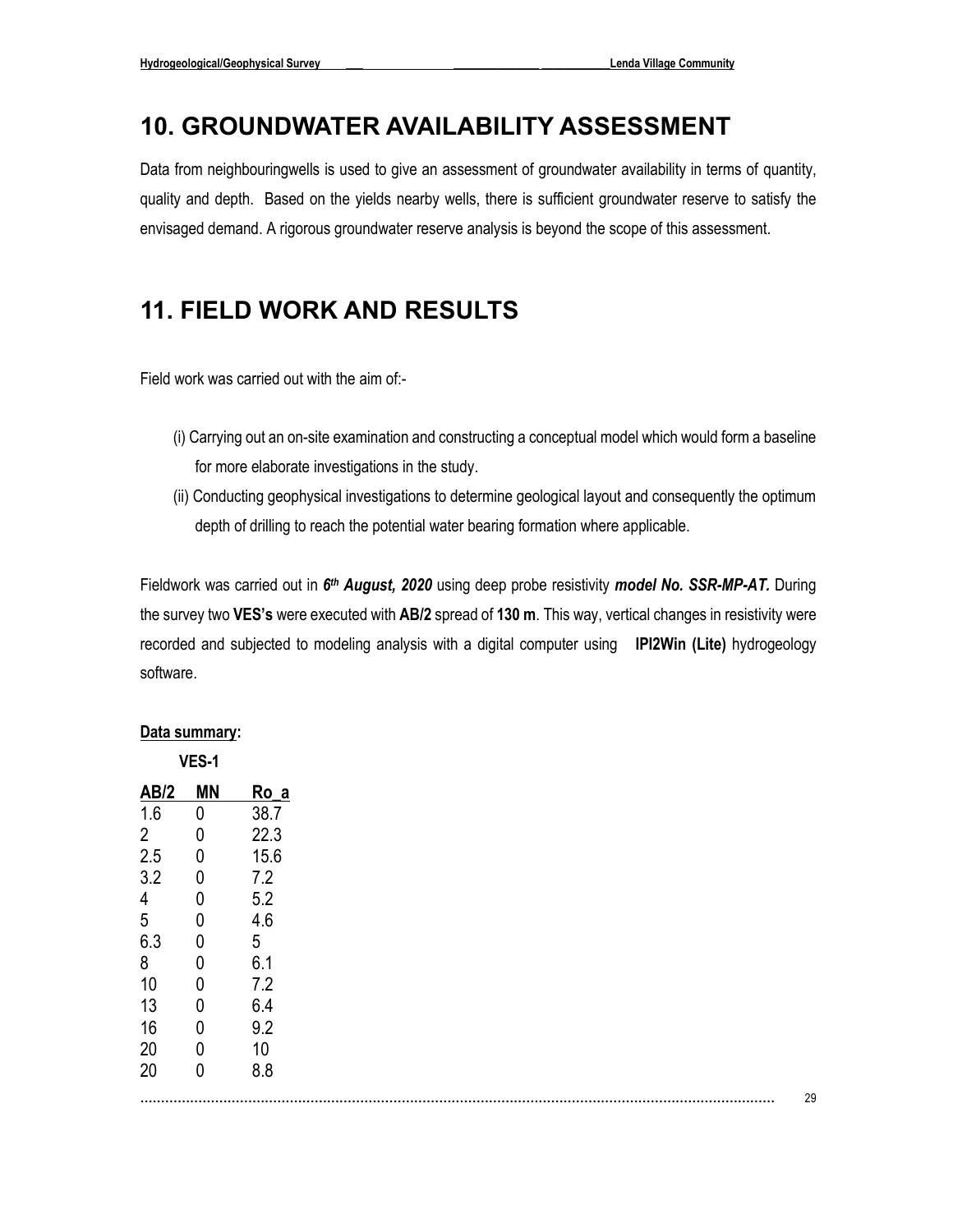| 25  | 0 | 9.7  |
|-----|---|------|
| 32  | 0 | 10   |
| 40  | 0 | 9    |
| 40  | 0 | 10.7 |
| 50  | 0 | 9.4  |
| 63  | 0 | 0    |
| 80  | 0 | 0    |
| 100 | 0 | 0    |
| 100 | 0 | 0    |
| 130 | N | N    |

### **DATA ANALYSIS AND INTERPRETATION**

**Fig-3: Geo-electric ModelVES-1**



| N | ρ      | h    | q       | Alt      | Approx.           | True          | Geological inference                               | Prospects                |
|---|--------|------|---------|----------|-------------------|---------------|----------------------------------------------------|--------------------------|
| 1 | 71.9   | 0.8  | $0.8\,$ | $-0.8$   | Depth             | Resistivity   |                                                    |                          |
| 2 | 2.12   | 2.44 | 3.24    | $-3.24$  | (m)<br>0.8        | (ohm-m)<br>72 | Top soils                                          | Dry                      |
| 3 | 17.1   | 21.3 | 24.5    | $-24.54$ | 2.5               | 2             | Clayey silt                                        | Moist                    |
| 4 | 0.0934 |      |         |          | 21.3              | 17<br>0.09    | Sands and gravels<br>Silty sands with intercalated | Aquiferous<br>Aquiferous |
|   |        |      |         |          |                   |               | clay                                               |                          |
|   |        |      |         |          |                   |               |                                                    |                          |
|   |        |      |         |          |                   |               |                                                    |                          |
|   |        |      |         |          |                   |               |                                                    |                          |
|   |        |      |         |          |                   |               |                                                    |                          |
|   |        |      |         |          |                   |               |                                                    |                          |
|   |        |      |         |          |                   |               |                                                    |                          |
|   |        |      |         |          |                   |               |                                                    |                          |
|   |        |      |         |          |                   |               |                                                    |                          |
|   |        |      |         |          |                   |               |                                                    |                          |
|   |        |      |         |          | R.M.S. Error=4.8% |               |                                                    |                          |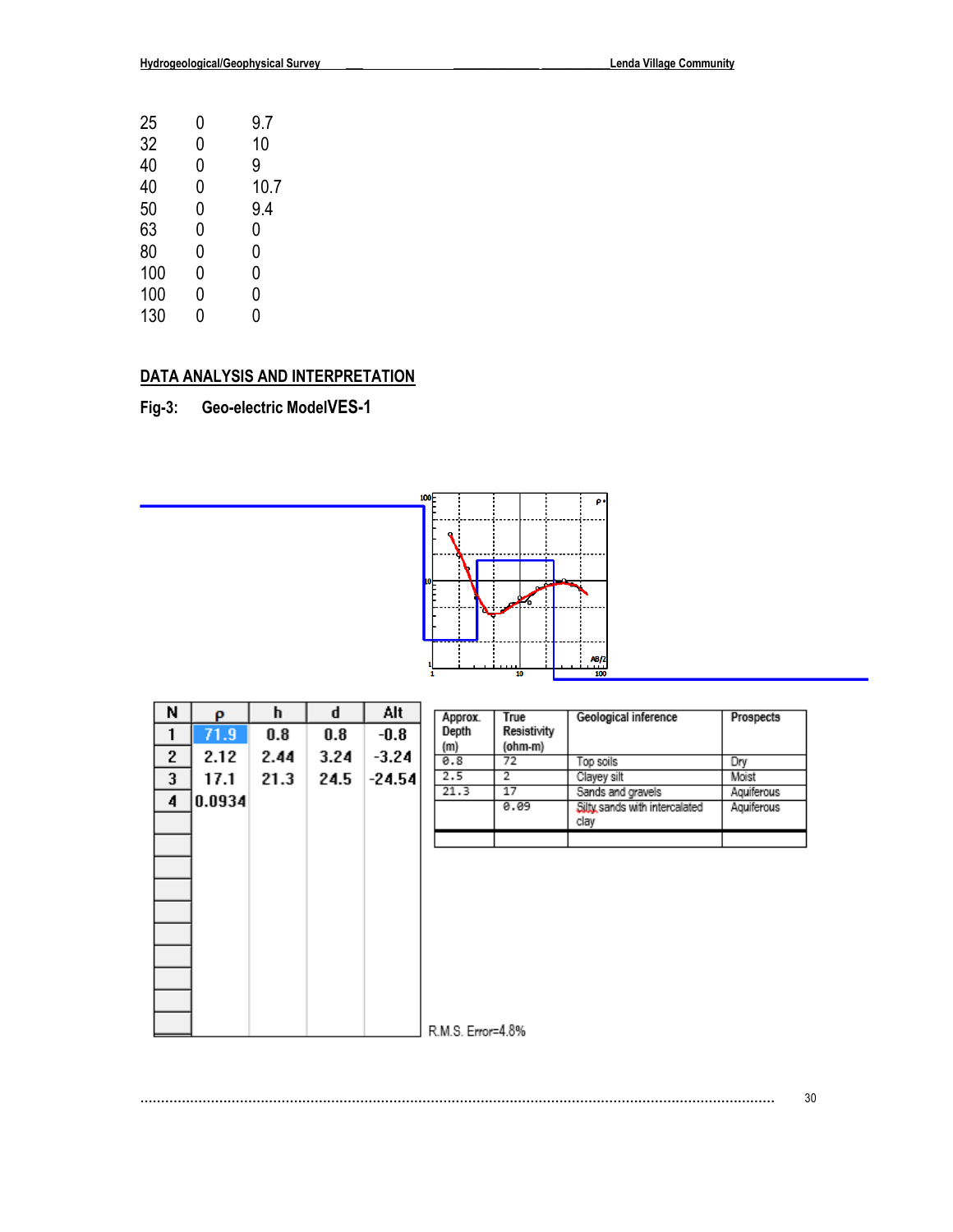## <span id="page-30-0"></span>**12. CONCLUSIONS AND RECOMMENDATIONS**

### <span id="page-30-1"></span>**12.1 Conclusions**

- The study concludes that on the basis of geological and hydrogeological evidence, the prospects for sufficient groundwater for irrigation purposes are good. The most productive aquifer has been identified to be alluvial sands and gravels
- The aquifers in the study area are adequately replenished from Tana alluvial flat at several orders larger than the imposed abstraction, thereby ensuring a reliable long-term water supply.
- Groundwater quality in the area is good for both irrigation and human consumption.

### <span id="page-30-2"></span>**12.2 Recommendations**

In view of the above it is recommended that:

 $\triangleright$  An borehole be drilled as summarized on the table hereunder:-

| Grid Reference of     | <b>Diameter</b> | <b>Elevation</b> | <b>Minimum</b> | <b>Maximum</b> | Amount to be |
|-----------------------|-----------------|------------------|----------------|----------------|--------------|
| point to be drilled   | (mm)            | (amsl)           | Recommended    | Recommended    | abstracted   |
| <b>VES-1</b>          |                 |                  | Depth (m)      | Depth (m)      | $(m^3/day)$  |
| 617573E,<br>9825218 S | 317.5<br>(8")   | 79               | 65             | 80             | 200          |

- $\triangleright$  The borehole must be installed with a Water Meter and an Airline/piezometer to monitor groundwater abstraction and to facilitate regular measurements of the static water level in the borehole.
- ➢ Upon drilling completion, a 2-litre water sample from the borehole should be collected for reference to the WRMA Testing Laboratory, or any other competent Water Testing Authority for a full physical, chemical and bacteriological analysis before the water is put to any use.
- $\triangleright$  A copy of the water analysis report must be sent to the WRA Regional Office for record.
- $\triangleright$  A drilling permit has to be acquired from WRMA Regional Office.

In Appendix 1, additional recommendations on the construction and completion of a borehole are given.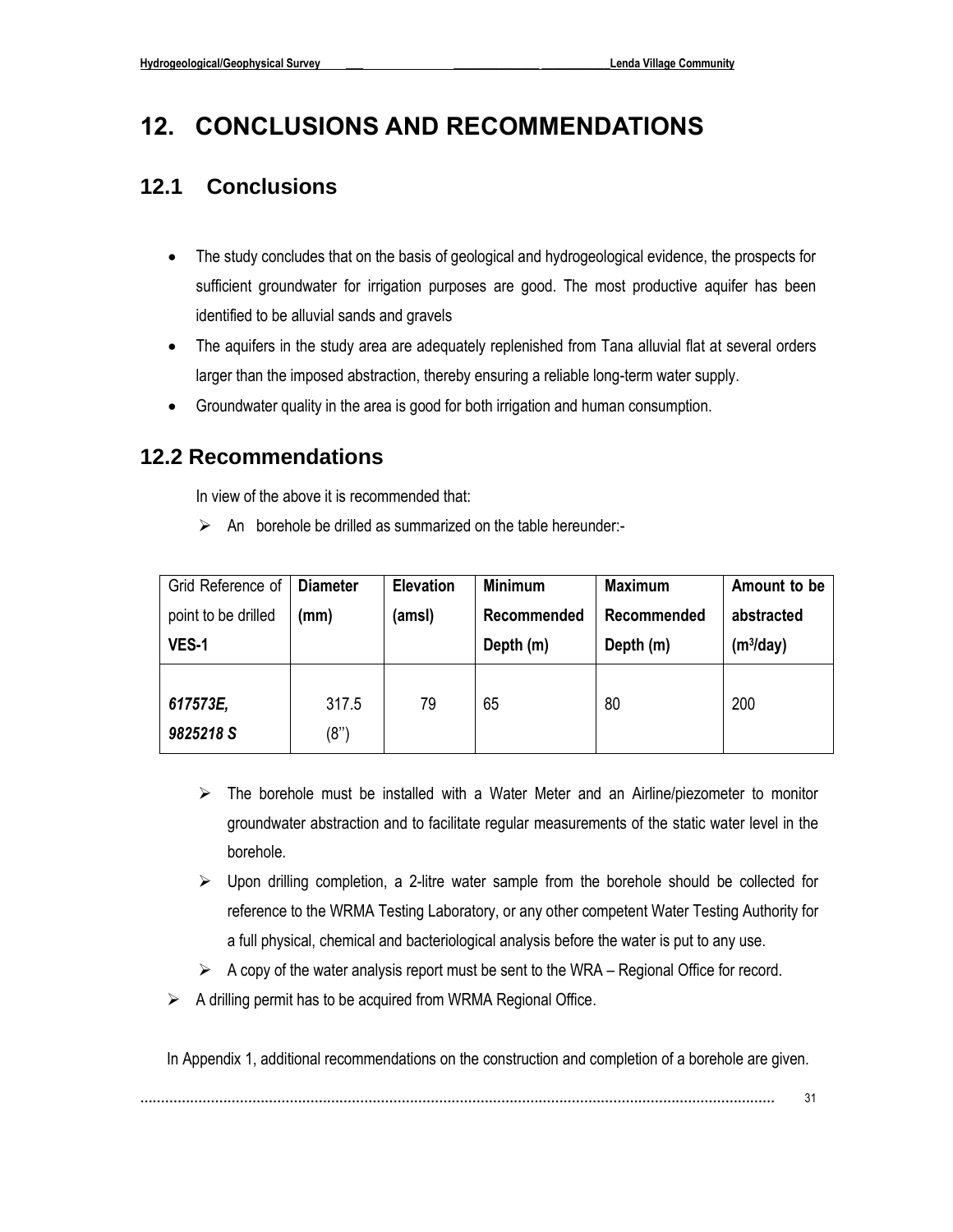## <span id="page-31-0"></span>**REFERENCES**

#### **GREENBAUM, D. 1985.**

Review of remote sensing applications to groundwater exploration in basement and rigolith. British Geological Survey, Nottingham, UK, pp. 36.

#### **MAC FARLANE, M.J. 1985.**

The weathering profile above crystalline basement rocks under tropical weathering conditions and in the context of hydrogeology. Department of Microbiology, Reading University, UK, pp. 152.

#### **SNOW, D.T. 1968.**

Hydraulic character of Fractured Metamorphic Rocks of Front Range (Colorado) and Implications to the Rocky Mountain Arsenal Well.Quart.Color.Sch.Of Mines. Vol. 63 (1), pp. 167-199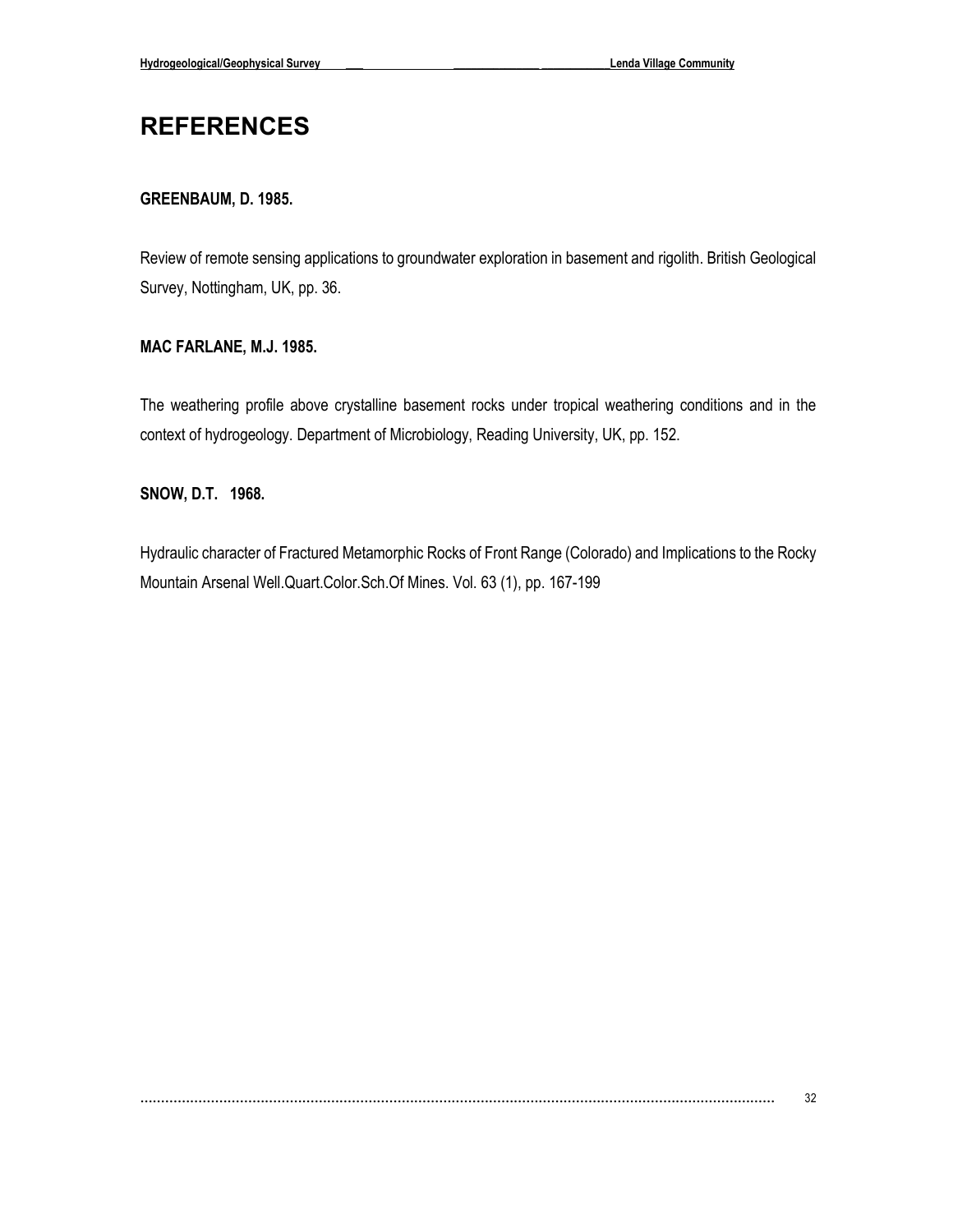# <span id="page-32-0"></span>**Appendix:**

- Borehole Drilling and Construction
- Copy of Topo-map showing location of proposed borehole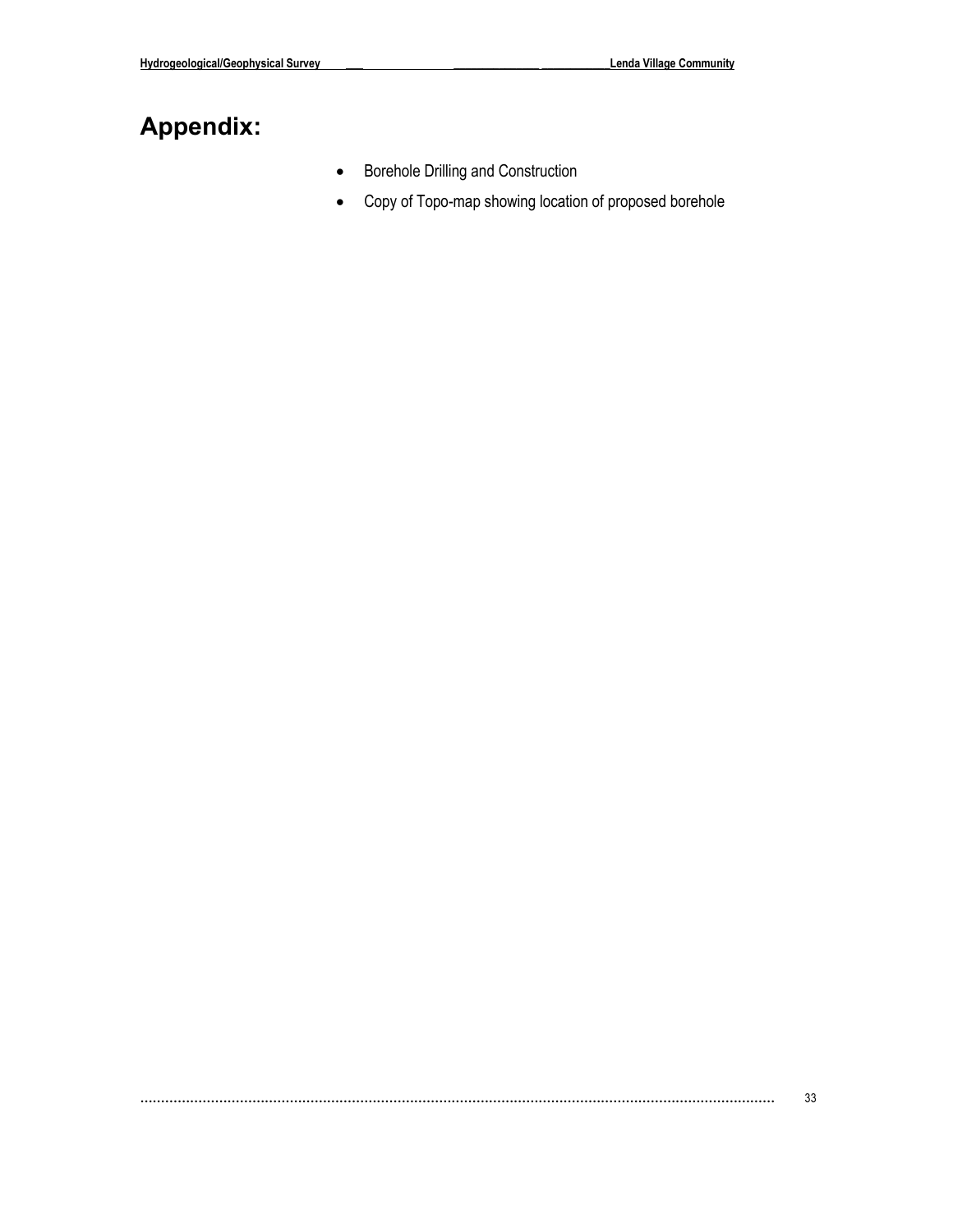### **Borehole Drilling and Construction**

#### <span id="page-33-0"></span>**Drilling Technique**

Drilling should be carried out with an appropriate tool preferably a rotary drilling machine. Mud drilling is recommended. Geological rock samples should be collected at 2 meter intervals. Struck and rest water levels and if possible, estimates of the yield of individual aquifers encountered, should also be noted.

#### **Well Design**

The design of the well should ensure that screens are placed against the optimum aquifer zones. An experienced hydrogeologist should make the final design.

#### **Casing and Screens**

The well should be cased and screened with good quality material. Owing to the depth of the borehole, it is recommended to use steel casings and screens of high open surface area.

We strongly advise against the use of torch-cut steel well casing as screen. In general, its use will reduce well efficiency (which leads to lower yield), increase pumping costs through greater drawdown, increase maintenance costs, and eventually reduction of the potential effective life of the well.

#### **Gravel Pack**

The use of a gravel-pack is recommended within the aquifer zone, because the aquifer could contain sands or silts which are finer than the screen slot size. An 8" diameter borehole screened at 6" will leave an annular space of approximately 1", which should be sufficient. Should the slot size chosen be too large, the well will pump sand, thus damaging the pumping plant, and leading to gradual `siltation' of the well. The slot size should be in the order of 1.5 mm. The grain size of the gravel pack should be an average 2 - 4 mm.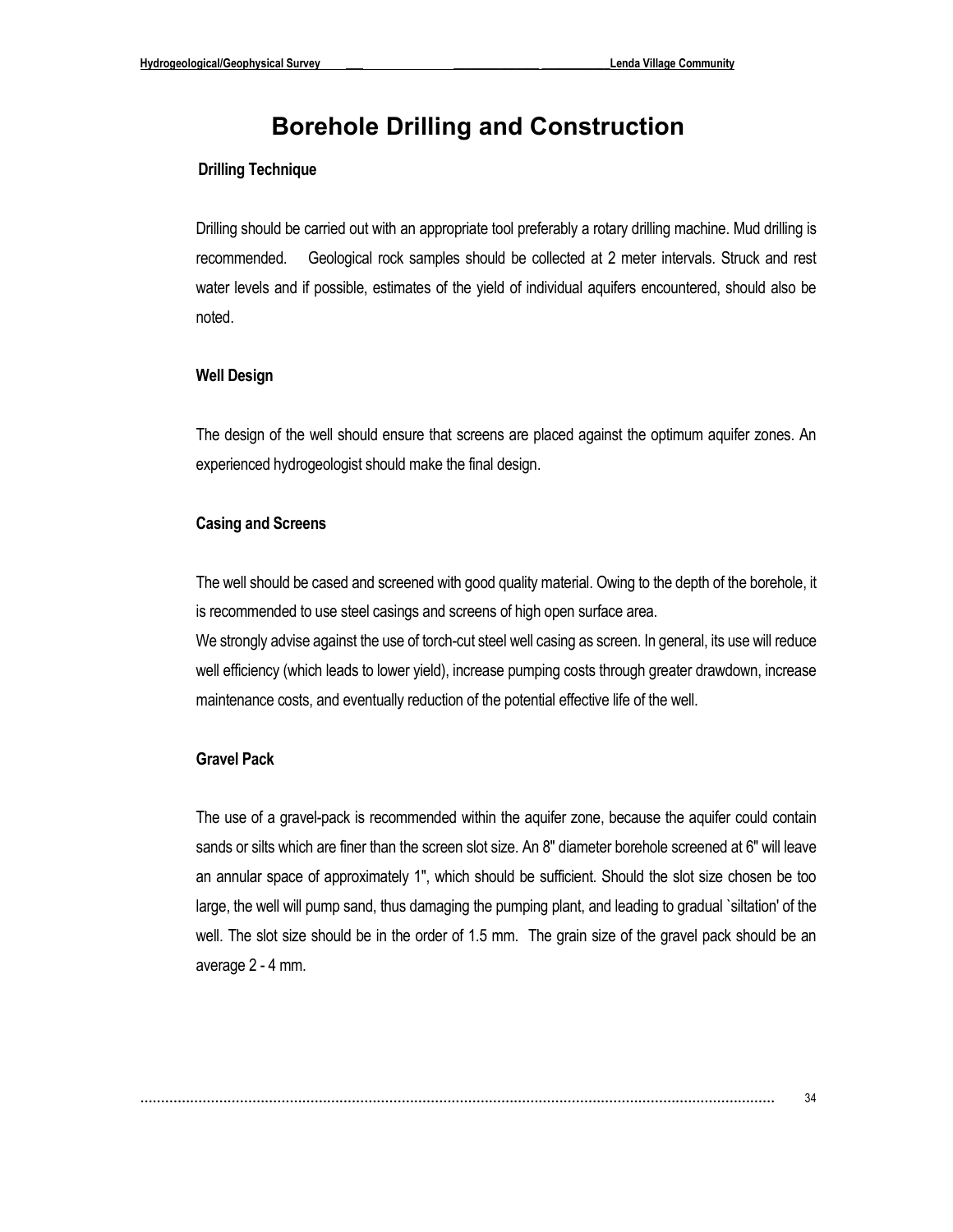#### **Well Construction**

Once the design has been agreed, construction can proceed. In installing screen and casing, centralizers at 6 meter intervals should be used to ensure centrality within the borehole. This is particularly important for correct insertion of artificial gravel pack all around the screen. After installation, gravel packed sections should be sealed off top and bottom with clay (2 m).

The remaining annular space should be backfilled with an inert material, and the top five meters grouted with cement to ensure that no surface water at the wellhead can enter the well bore and cause contamination.

#### **Well Development**

Once screen, pack, seals and backfill have been installed, the well should be developed. Development aims at repairing the damage done to the aquifer during the course of drilling by removing clays and other additives from the borehole walls. Secondly, it alters the physical characteristics of the aquifer around the screen and removes fine particles.

We do not advocate the use of over pumping as a means of development since it only increases permeability in zones, which are already permeable. Instead, we would recommend the use of air or water jetting, or the use of the mechanical plunger, which physically agitates the gravel pack and adjacent aquifer material. This is an extremely efficient method of developing and cleaning wells.

Well development is an expensive element in the completion of a well, but is usually justified in longer well-life, greater efficiencies, lower operational and maintenance costs and a more constant yield. Within this frame the pump should be installed at least 2 m above the screen, certainly not at the same depth as the screen.

#### **Well Testing**

After development and preliminary tests, a long duration well test should be carried out. Well tests have to be carried out on all newly completed wells, because apart from giving an indication of the quality of drilling, design and development, it also yields information on aquifer parameters, which are vital to the hydrogeologist.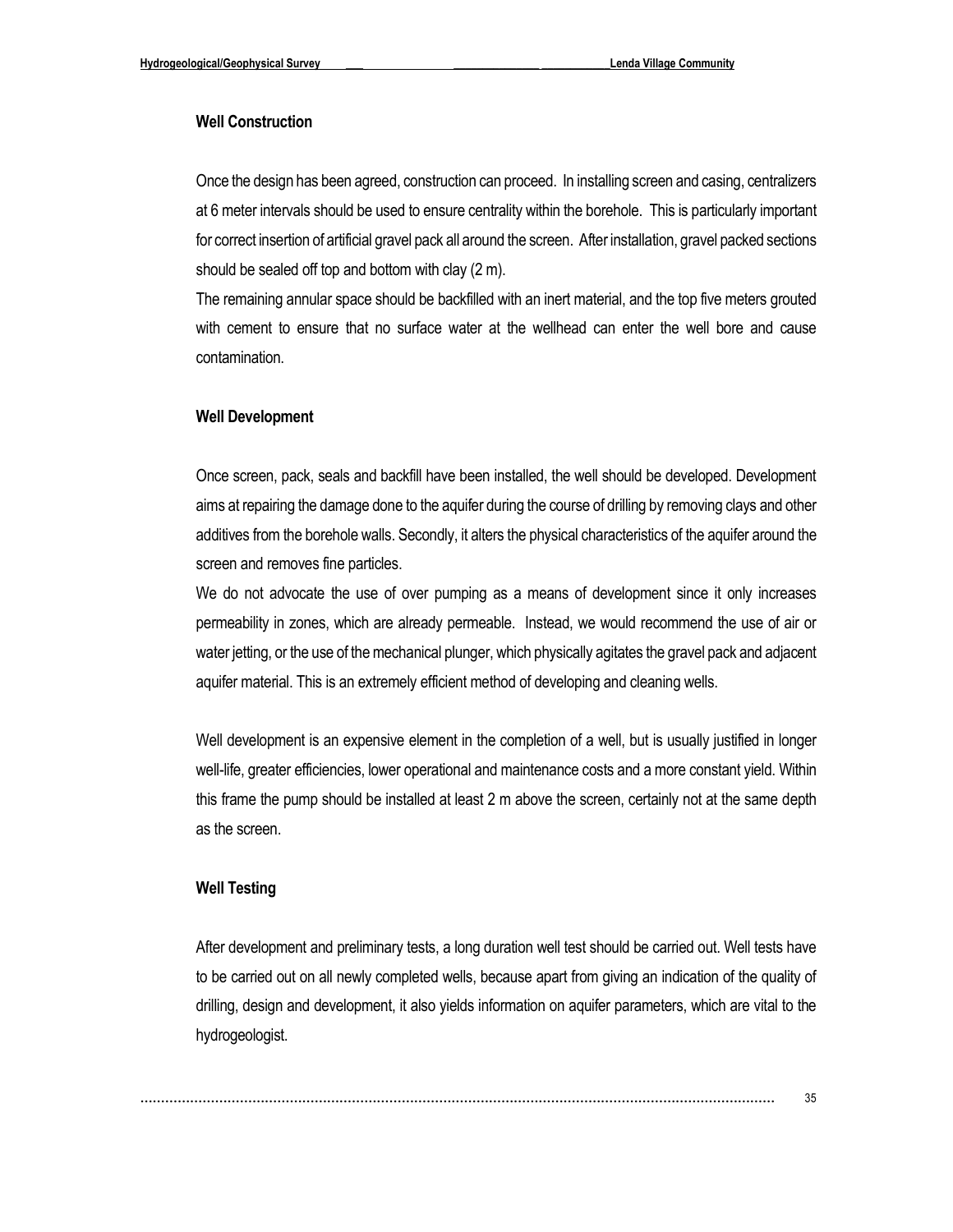A well test consists of pumping a well from a measured start level (Water Rest Level -(WRL) at a known or measured yield, and simultaneously recording the discharge rate and the resulting drawdown as a function of time. Once a dynamic water level (DWL) is reached, the rate of inflow to the well equals the rate of pumping. Usually the rate of pumping is increased stepwise during the test each time equilibrium has been reached (Step Drawdown Test). Towards the end of the test a water sample of 2 liters should be collected for chemical analysis.

The duration of the test should be 24 hours, followed by a recovery test for a further 24 hours, or alternatively until the initial WRL has been reached (during which the rate of recovery to WRL is recorded). The results of the test will enable a hydrogeologist to calculate the optimum pumping rate, the pump installation depth, and the drawdown for a given discharge rate.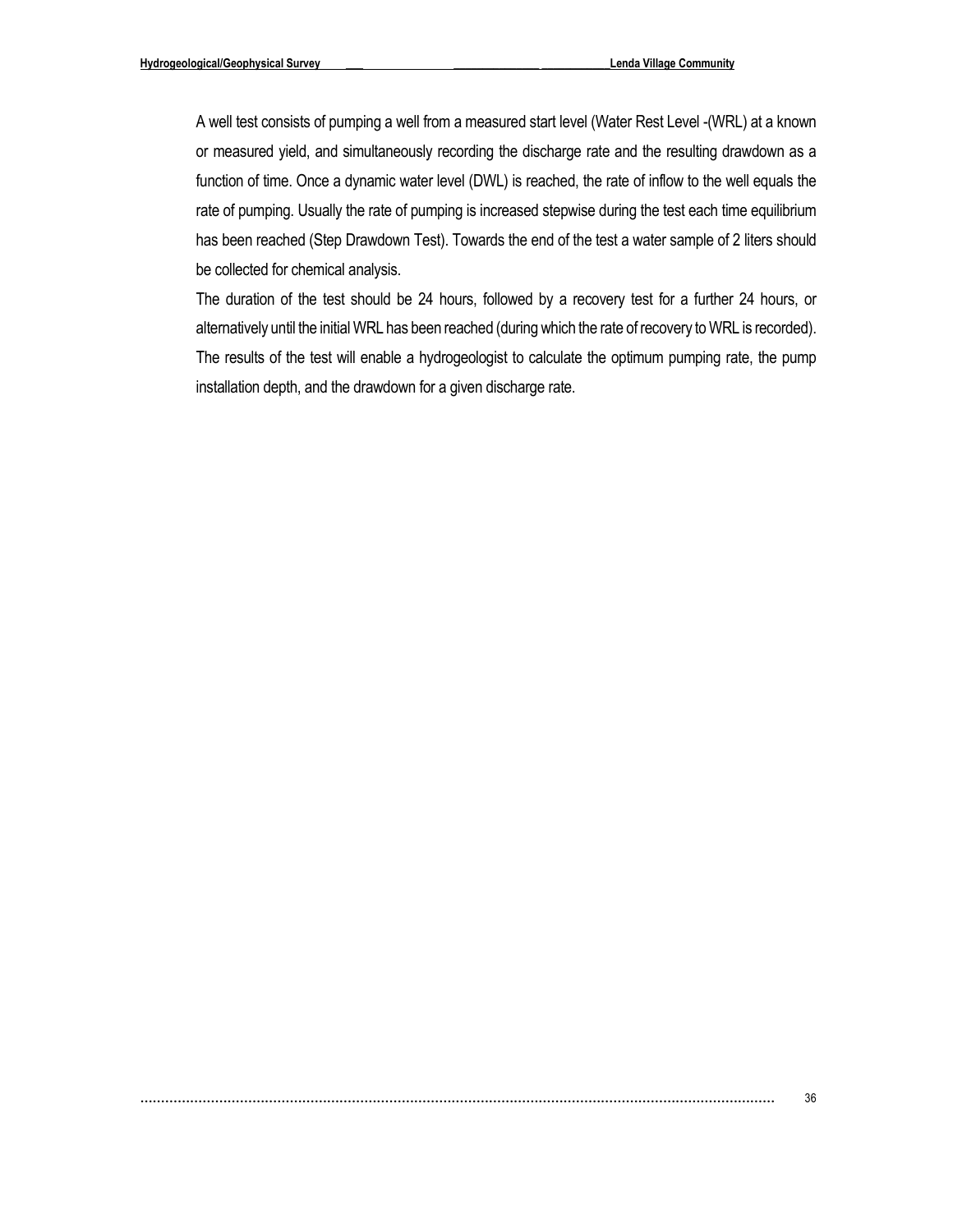### **STANDARD BOREHOLE DESIGN**